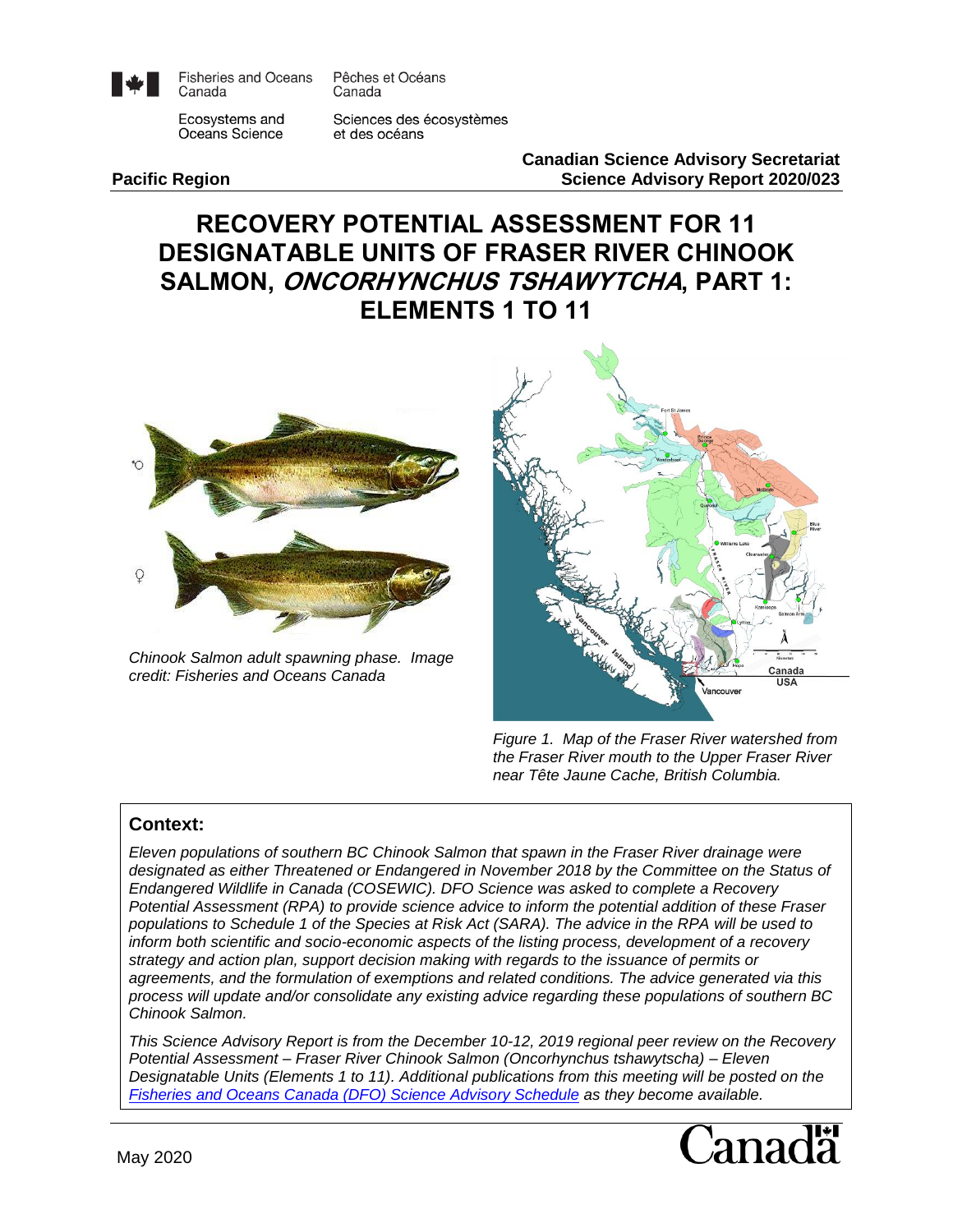# **SUMMARY**

- This is the first of two parts of a Recovery Potential Assessment (RPA) for 11 Designatable Units (DUs) of southern BC Chinook Salmon that spawn in the Fraser River watershed. The primary focus of this portion of the RPA was to assess threats that may be limiting the survival and recovery of these DUs.
- DUs were assessed by the Committee on the Status of Endangered Wildlife in Canada (COSEWIC) in November 2018, and four of which were designated as *Threatened* and seven were designated as *Endangered*. Declining trends in abundance have continued for these DUs since the COSEWIC assessment. The assessed DUs are:
	- o Lower Fraser River Ocean Fall (DU2)
	- o Lower Fraser River Stream Summer Upper Pitt (DU4)
	- o Lower Fraser River Stream Summer (DU5)
	- o Middle Fraser River Stream Spring Nahatlatch (DU7)
	- o Middle Fraser River Stream Fall Portage (DU8)
	- o Middle Fraser River Stream Spring (DU9)
	- o Middle Fraser River Stream Summer (DU10)
	- o Upper Fraser River Stream Spring (DU11)
	- o South Thompson Stream Summer Bessette (DU14)
	- o North Thompson Stream Spring (DU16)
	- o North Thompson Stream Summer (DU17)
- Redds, the spawning nests constructed by Pacific salmon and other fish species, meet the definition of a "residence" under the *Species at Risk Act* (SARA).
- For each DU the COSEWIC threats calculator was used to assess 33 ongoing and future threats on population trends over the next three generations. The highest ranked anthropogenic threats to all assessed DUs were climate change, modification to ecosystems, pollution, and fishing.
- The overall threat ranking for all DUs was either Extreme or Extreme–High based on the number and severity of the threats.
- Climate change is anticipated to negatively impact all DUs through changes to physical and biological processes in both marine and freshwater environments and through interactions with other threats.
- There was a wide range in the threat risk posed by fishing-related mortality on population trends due to uncertainty about future fishing-related mortality, implementation uncertainty, and effects of other threats on productivity. In Part 2 of the RPA, quantitative modelling will be used to assess the impacts of fishing and other threats on population trends.
- For all DUs, and in particular for the Middle Fraser River Stream Spring and South Thompson Stream Summer (Bessette) DUs, threats posed by ecosystem modifications to both catchment surfaces and streamflow due to water withdrawals, fire, logging, and agricultural and urban development are expected to adversely affect population trends.
- Pollution from many diverse sources was assessed to be a pervasive threat for all DUs, but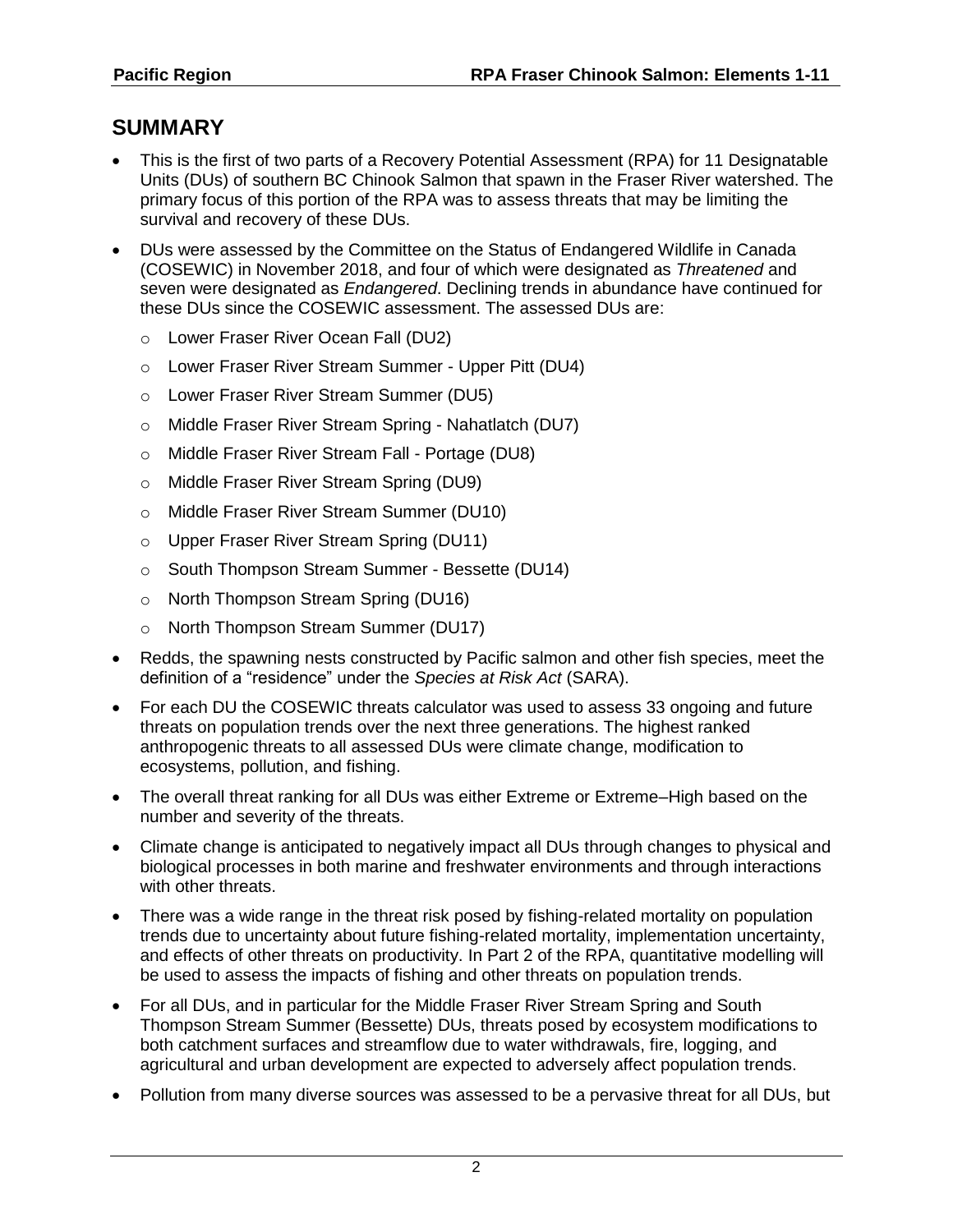the cumulative effect on population trends was identified as a knowledge gap.

- The 2018 Big Bar landslide in the mainstem Fraser River poses an additional threat to three DUs (Middle Fraser River Stream Spring, Middle Fraser River Stream Summer, Upper Fraser River Stream Spring) that spawn upstream of the slide. These DUs are unlikely to persist if this barrier is not removed.
- Information gaps identified during the threats assessment were the main cause of difficulty in assessing the magnitude of impact of many threats.

# **INTRODUCTION**

### **Rationale for Recovery Potential Assessment**

After the Committee on the Status of Endangered Wildlife in Canada (COSEWIC) assesses an aquatic species as *Threatened, Endangered* or *Extirpated*, Fisheries and Oceans Canada (DFO), as the responsible jurisdiction for aquatic species under the *Species at Risk Act* (SARA), undertakes several actions to support implementation of the Act. Many of these actions require scientific information on the current status of the species, threats to its survival and recovery, and the species' potential for recovery. Formulation of this scientific advice has typically been developed through a Recovery Potential Assessment (RPA) following the COSEWIC assessment. This timing allows for the consideration of peer-reviewed scientific analyses into SARA processes, including the decision whether or not to list a species on Schedule 1, and during recovery planning if the species is listed.

In November 2018, COSEWIC (2018) assessed the status of 16 of 28 Chinook Salmon DUs in southern BC that were considered to have received no or little artificial supplementation over the past three generations, or were previously considered by DFO to have insufficient data for assessment. This assessment led to the status assignment of 8 DUs as *Endangered*, 4 as *Threatened*, 1 as *of Special Concern,* and 1 as *Not at Risk*. Two DUs were deemed to have insufficient data for assessment. This RPA covers 11 of the DUs assessed by COSEWIC that spawn in the Fraser River drainage (hereby referred to as FRC), all of which were designated as being either *Threatened* or *Endangered* (Table 1). All 11 DUs covered in this RPA correspond to a single Wild Salmon Policy Conservation Unit (CU), therefore there are no COSEWIC-recognized sub-populations at this time. These 11 DUs are widely distributed throughout the Lower (DUs 2,4, 5), Middle (DUs 7, 8, 9, and 10), and Upper Fraser rivers (DU11), as well as the North (DUs 16 and 17) and South Thompson rivers (DU14). Three of the DUs (DUs 2, 7 and 8) have single spawning sites, while the others have spawning in multiple river systems.

| <b>MU</b>   | CU           | <b>DU</b>       | <b>DU Name</b>                                     | <b>COSEWIC</b><br><b>Status</b> |
|-------------|--------------|-----------------|----------------------------------------------------|---------------------------------|
|             | <b>CK-08</b> | DU7             | Middle Fraser River Stream Spring (MFR-Nahatlatch) | <b>Endangered</b>               |
| Spring $52$ | <b>CK-10</b> | DU <sub>9</sub> | Middle Fraser River Stream Spring (MFR-Spring)     | <b>Threatened</b>               |
|             | <b>CK-12</b> | <b>DU11</b>     | Upper Fraser River Stream Spring (UFR-Spring)      | <b>Endangered</b>               |
|             | <b>CK-18</b> | <b>DU16</b>     | North Thompson Stream Spring (NTh-Spring)          | <b>Endangered</b>               |
| Summer 52   | CK-05        | DU <sub>4</sub> | Lower Fraser River Stream Summer (LFR-Upper Pitt)  | <b>Endangered</b>               |

*Table 1. Fraser River Chinook Salmon Designatable Units (DU) covered in this RPA, and their relation to Wild Salmon Policy Conservation Units (CU) and fisheries Management Units (MU).*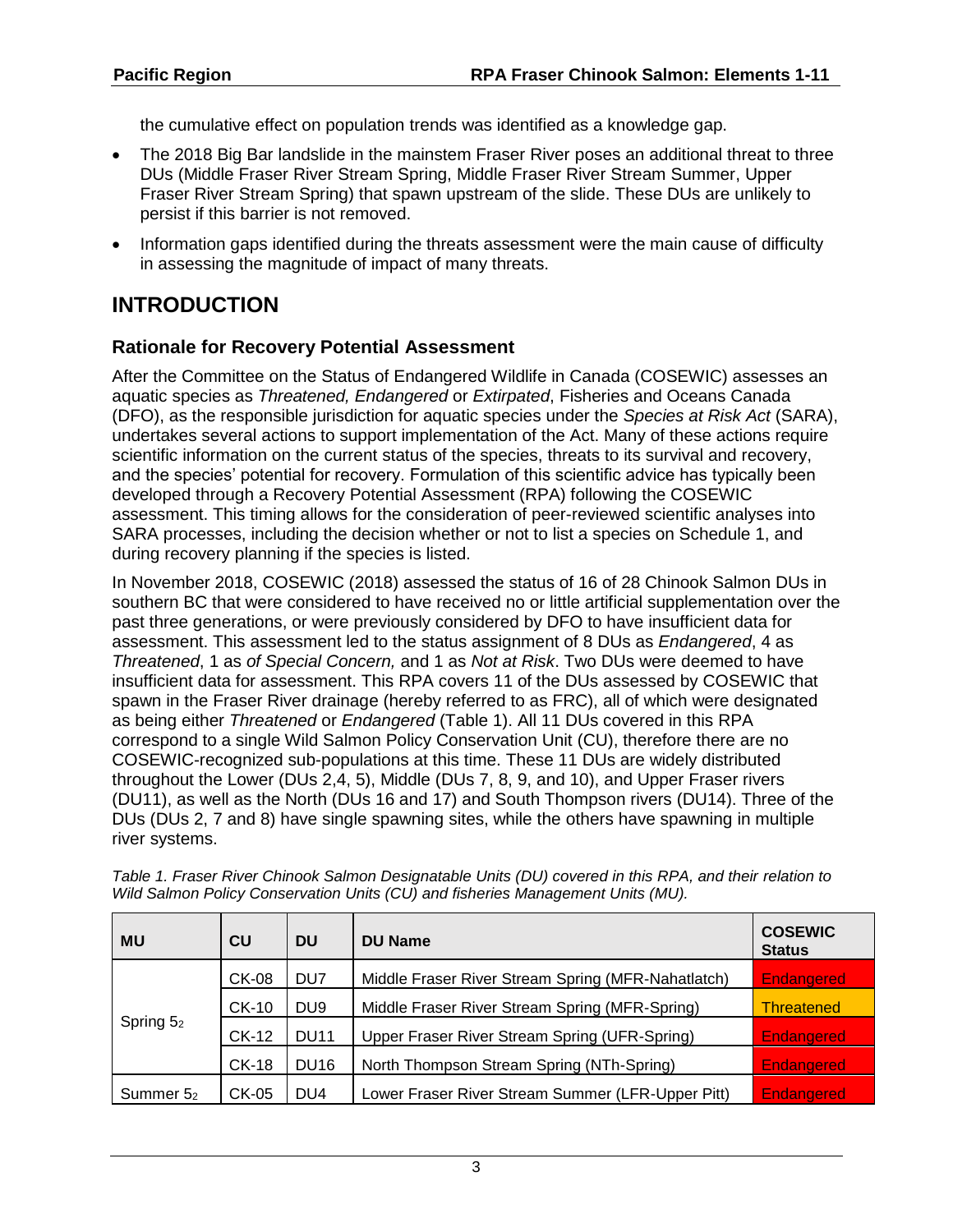| <b>MU</b> | CU           | <b>DU</b>        | <b>DU Name</b>                                 | <b>COSEWIC</b><br><b>Status</b> |
|-----------|--------------|------------------|------------------------------------------------|---------------------------------|
|           | CK-06        | DU <sub>5</sub>  | Lower Fraser River Stream Summer (LFR-Summer)  | <b>Threatened</b>               |
|           | CK-09        | DU8              | Middle Fraser River Stream Fall (MFR-Portage)  | <b>Endangered</b>               |
|           | CK-11        | <b>DU10</b>      | Middle Fraser River Stream Summer (MFR-Summer) | <b>Threatened</b>               |
|           | <b>CK-19</b> | DU <sub>17</sub> | North Thompson Stream Summer (NTh-Summer)      | Endangered                      |
| Spring 42 | CK-16        | <b>DU14</b>      | South Thompson Stream Summer (STh-Bessette)    | Endangered                      |
| Fall $41$ | CK-03        | DU <sub>2</sub>  | Lower Fraser River Ocean Fall (LFR-Harrison)   | <b>Threatened</b>               |

<span id="page-3-0"></span>This RPA is the first of two parts for the 11 FRC DUs considered in the COSEWIC (2018) assessment. The primary focus for this portion of the RPA was to assess threats that may be limiting the survival and recovery of these populations, and covers Elements 1 to 11 as outlined by DFO in the Terms of Reference (TOR) for completing RPAs on aquatic species at risk (DFO 2014a 1 ). This includes: a summary of FRC biology, abundance, distribution, and recent life history parameters, a summary of FRC habitat and residence requirements, and an assessment of threats and limiting factors to the survival and recovery of these populations. The second part of the RPA will cover Elements 12 to 22 in the TOR and will include: recovery targets and forward projections (data permitting), discussion of scenarios for mitigation of threats and potential alternatives to current activities, and an assessment of allowable harm.

## **Biology, Abundance, Distribution and Life History Parameters**

Chinook Salmon are the largest Pacific salmon species and have an anadromous life cycle that uses both freshwater and ocean habitats. Chinook Salmon spawn in the fall, yet their return to freshwater may precede spawning by days to several months dependent on migration distances and hydrological conditions required to access terminal spawning areas. FRC populations are designated as spring, summer, or fall return populations depending on the time in which more than 50% of spawners pass through the lower Fraser River during their return migration. All return timing groups are represented by DUs assessed in this RPA (Table 2). DU8 (MFR-Portage) is unusual in that, while it has a stream-type life history, its return timing is the latest observed among the stream-type Chinook Salmon populations in the Fraser and more typical of the timing of some of the coastal ocean-type fall Chinook Salmon around the Georgia Basin.

| <b>Run Timing</b><br><b>Designation</b> | <b>Migration Timing</b>                                              | <b>Fraser Chinook DU</b> | <b>Mean Generation</b><br>Time (years) |
|-----------------------------------------|----------------------------------------------------------------------|--------------------------|----------------------------------------|
| Spring                                  | $\geq$ 50% of the spawners pass<br>through the Lower Fraser River by | DU7 - MFR-Nahatlatch     | 4.5                                    |
|                                         | July 15                                                              | DU9 - MFR-Spring         | 4.5                                    |
|                                         |                                                                      | DU11 - UFR-Spring        | 4.5                                    |

*Table 2. Run timing designation, migration timing, and mean generation time for FRC DUs covered in RPA.*

<sup>1</sup> DFO. 2014a. Guidance for the Completion of Recovery Potential Assessments (RPA) for Aquatic Species at Risk. 30 pp.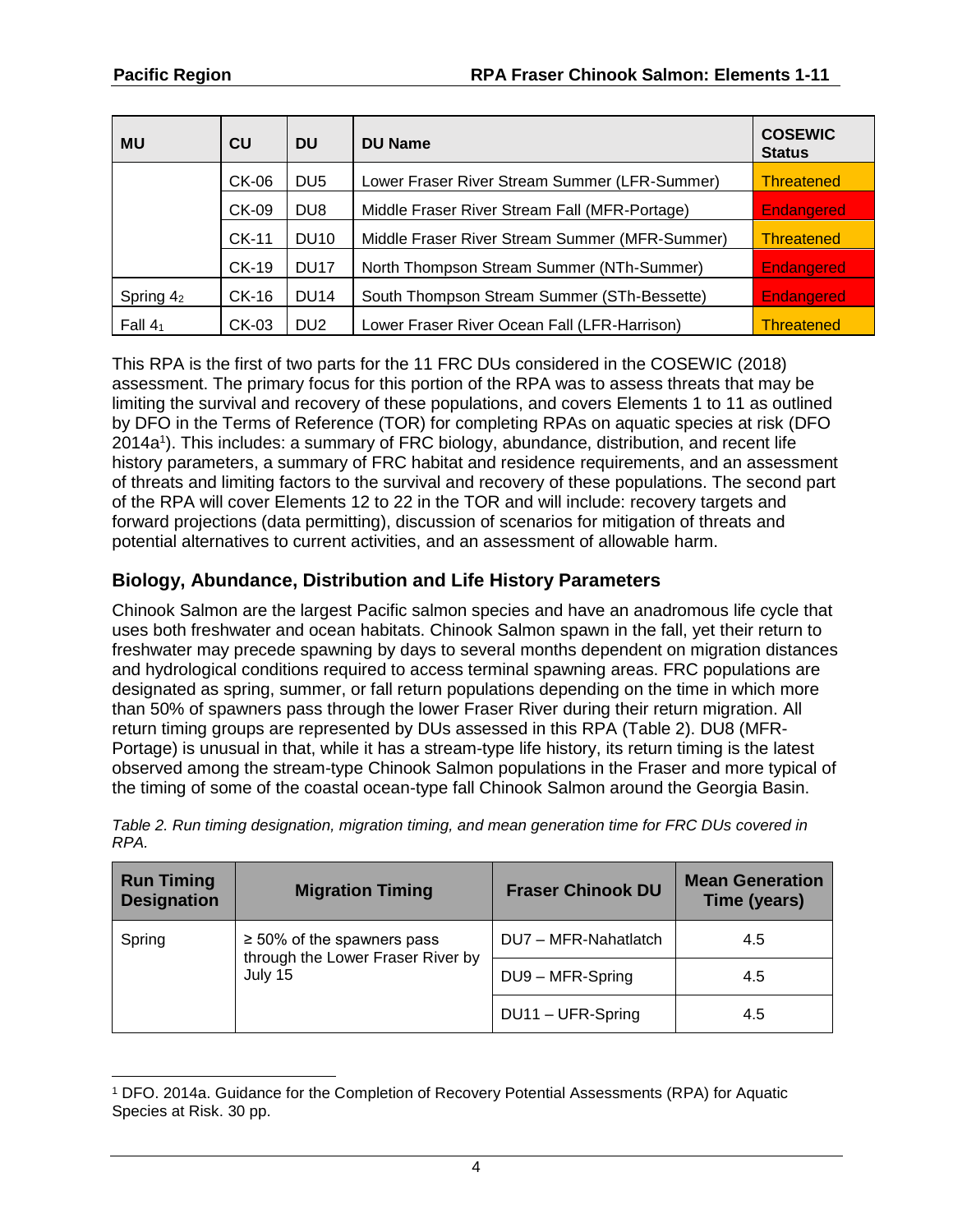| <b>Run Timing</b><br><b>Designation</b> | <b>Migration Timing</b>                                           | <b>Fraser Chinook DU</b> | <b>Mean Generation</b><br>Time (years) |
|-----------------------------------------|-------------------------------------------------------------------|--------------------------|----------------------------------------|
|                                         |                                                                   | DU16 - NTh-Spring        | 4.5                                    |
| Summer                                  | $\geq$ 50% of the spawners pass<br>through the Lower Fraser River | DU4 - LFR-Upper Pitt     | 4.5                                    |
|                                         | between July 15 and August 31                                     | DU5 - LFR-Summer         | 4.5                                    |
|                                         |                                                                   | DU10-MFR-Summer          | 4.5                                    |
|                                         |                                                                   | DU14 - STh-Bessette      | 4.0                                    |
|                                         |                                                                   | DU17 - NTh-Summer        | 4.5                                    |
| Fall                                    | $\geq 50\%$ of the spawners pass                                  | DU2 - LFR-Harrison       | 3.8                                    |
|                                         | through the Lower Fraser River<br>after August 31                 | DU8 - MFR-Portage        | 4.5                                    |

Over a period of one to several days, female Chinook Salmon construct several redds in succession upstream, depositing a group of eggs in each that are fertilized by one or more males. All adults die after spawning. The length of time required for egg incubation is highly dependent on water temperature, and under ideal conditions, eggs incubate for roughly 1 to 4 months before hatching. After hatching and emergence from spawning beds, juvenile freshwater behaviour falls along a spectrum that can be categorized into two different "types". In general, Chinook fry emerge from spawning gravels in the spring and either migrate to the ocean within the first five months (designated as ocean-type Chinook Salmon), or rear in freshwater for one or more years before migrating to the ocean (designated as stream-type Chinook Salmon). DU2 (LFR-Harrison) is the only ocean-type population discussed in this RPA, and it should be noted this population is unique within the Fraser River drainage in that the fry migrate immediately to the Fraser River estuary following emergence.

The majority of FRC DUs considered in this RPA are from the Spring and Summer  $5<sub>2</sub>$ Management Units (MUs), which have mean generation times of 4.5 years. The exceptions to this are DU14 (STh-Bessette) and DU2 (LFR-Harrison), which have mean generation times of 4 years and 3.8 years respectively (Table 2).

It is difficult to estimate the annual number of spawners (known as "escapement") for many FRC DUs due to the large geographic range, remote spawning locations, and limited resources for surveys. As a result, there is currently no comprehensive source of distributional data for FRC. Ten of 11 DUs assessed in this report rely on relative escapement data from visual surveys, whereas DU2 (LFR-Harrison) has absolute abundance data from a long-standing markrecapture program. An update from the COSEWIC (2018) population trend assessment using additional data from 2016 to 2018 illustrates escapement trends have continued to decline for all DUs. DU4 (LFR-Upper Pitt) is the only DU that has a more gradual declining trend over the whole time series than the COSEWIC report; however, relative escapement remains less than 200 fish. Trends in spawner abundances were calculated over two different ranges: (1) the rate of change over the last three generations based only on the last three generations of data; and (2) the rate of change over the last three generations based on the trend over the whole time series (Figure 2a & 2b).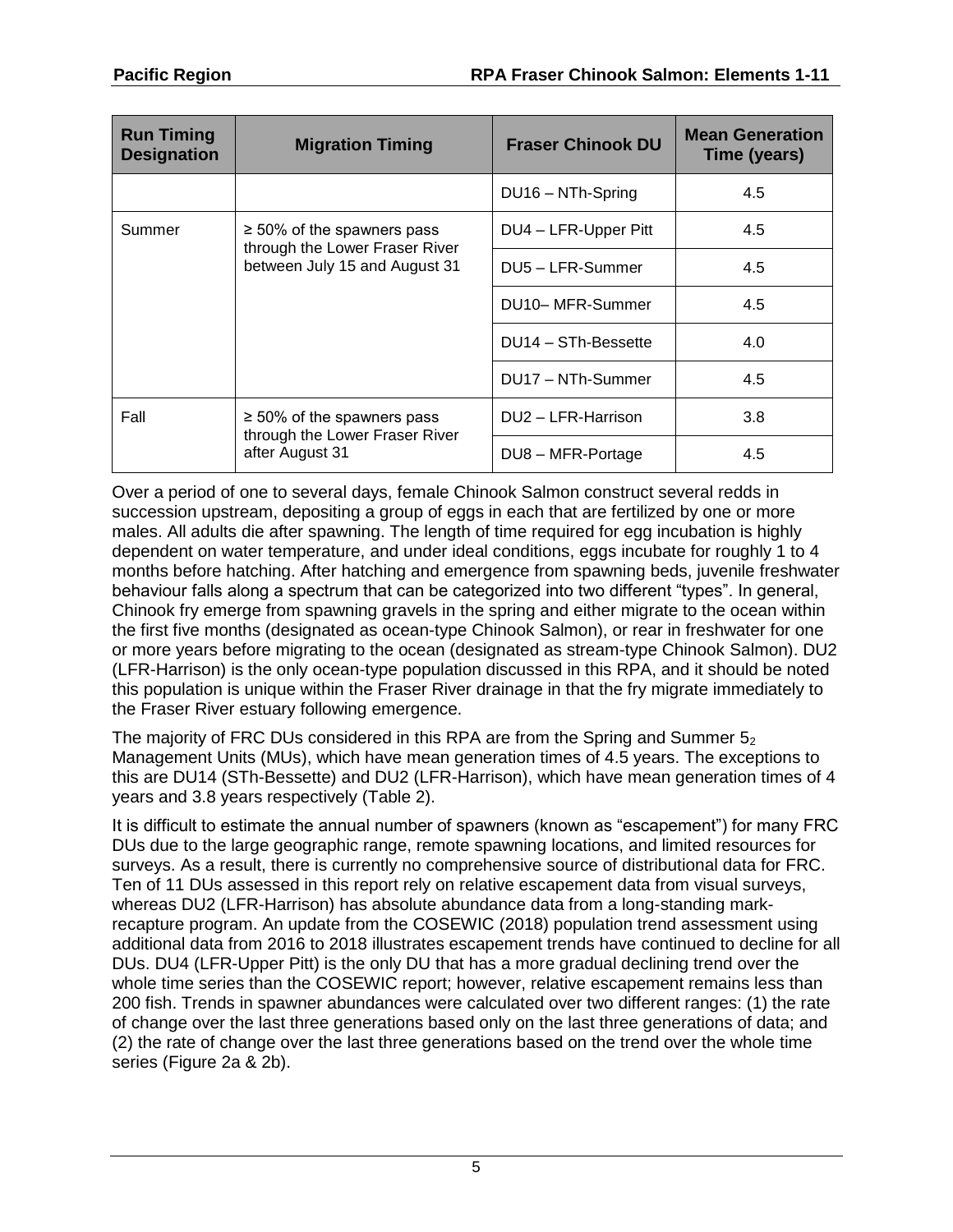

*Figure 2a. Time series in absolute (DU2 only) and relative escapement estimates with two estimates of the rate of change in log-escapement through time: (blue) rate of change over the last three generations based only on the last three generations of data, and (red) rate of change over the last three generations based on all available data.*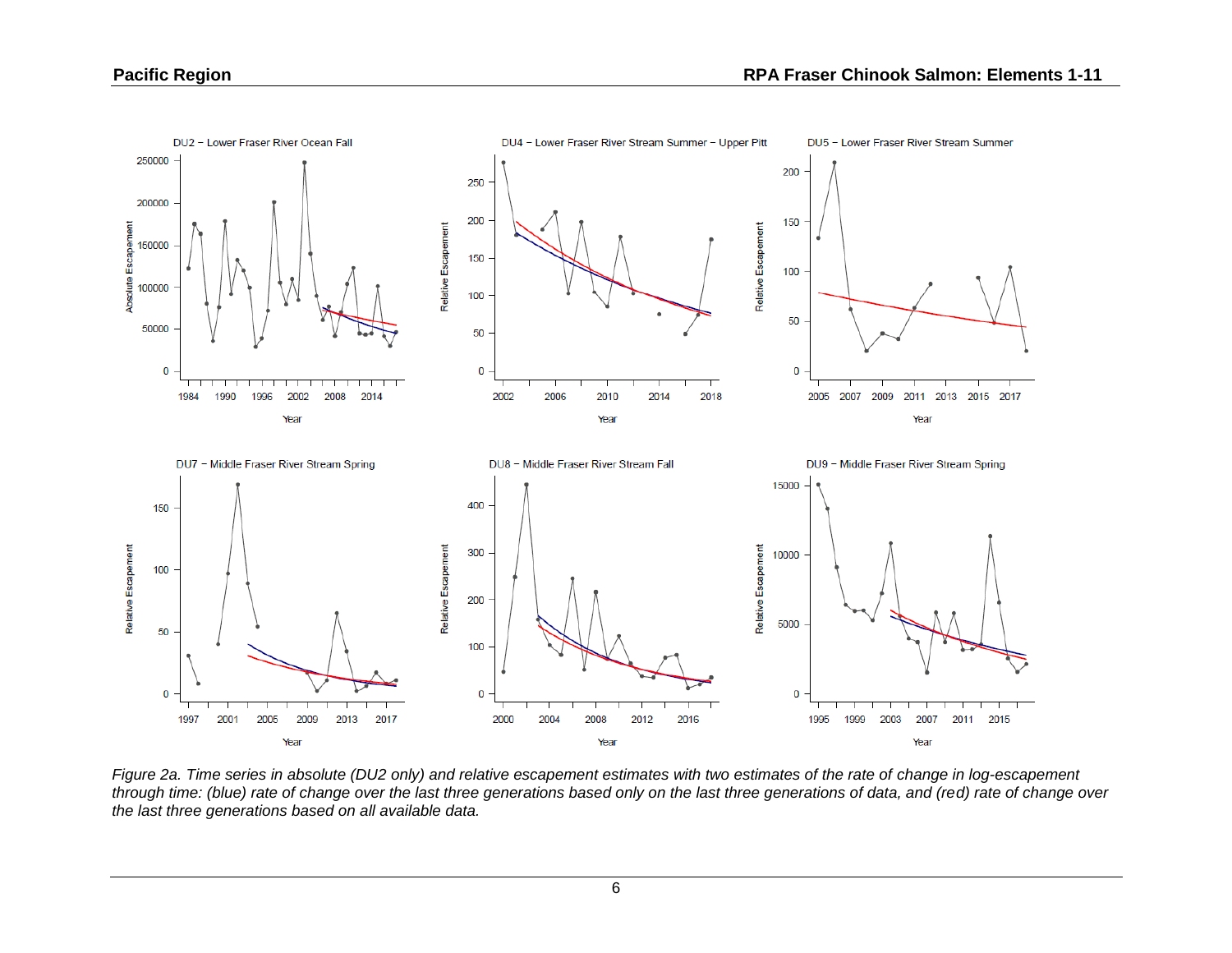

*Figure 2b. Time series of relative escapement estimates with two estimates of the rate of change in log-escapement through time: (blue) rate of change over the last three generations based only on the last three generations of data, and (red) rate of change over the last three generations based on all available data.*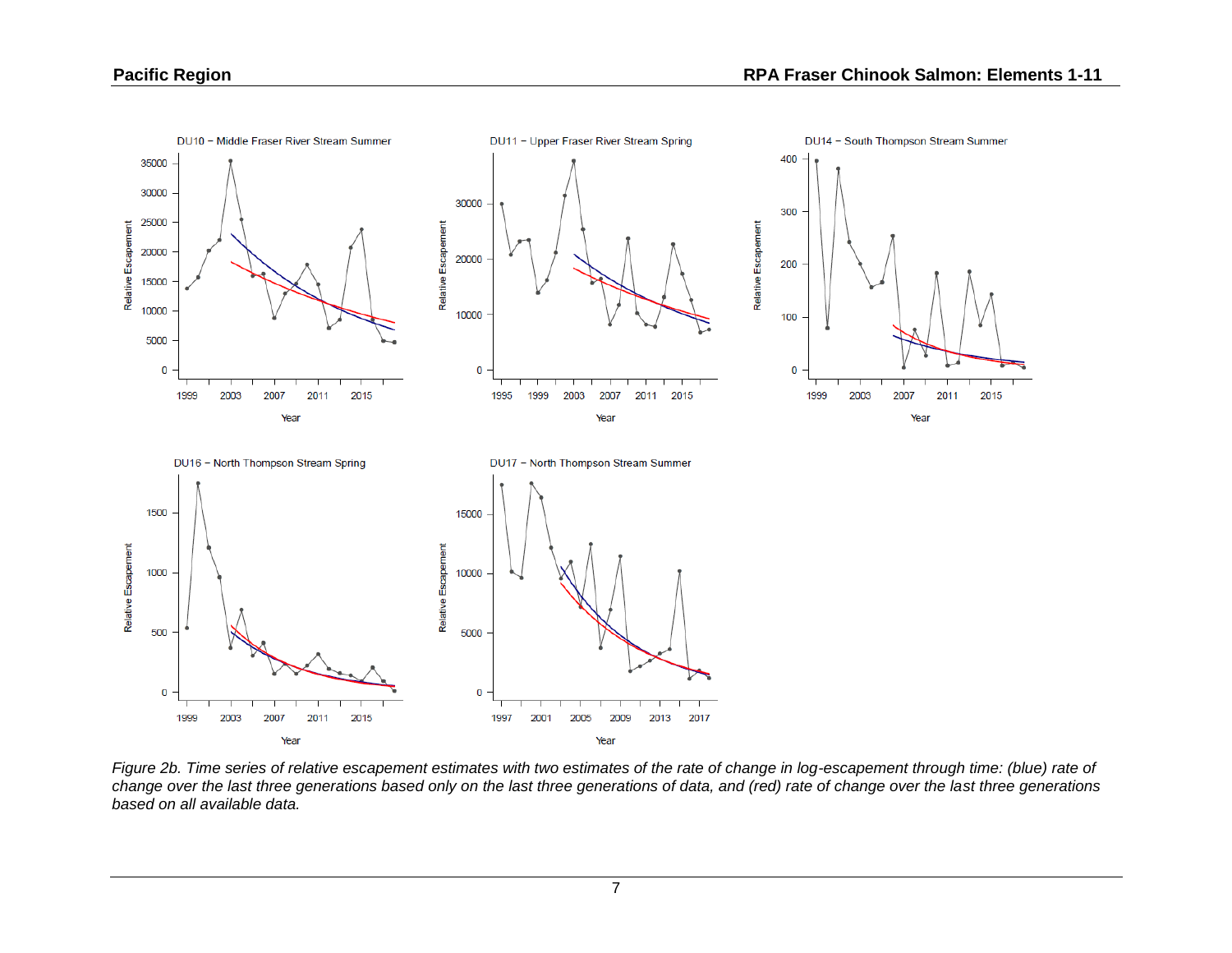In some locations hatchery-origin juvenile Chinook Salmon are marked with a small coded-wire tag (CWT), and these tags are recovered from adult fish caught in and sampled from fisheries or from spawning grounds to estimate fishing mortality rates and survival during the smolt to age-2 (or age-3) stage. DU2 (LFR-Harrison) is the only population in this RPA that has recent CWT data.

Prior to 2003, hatchery releases from Dome Creek served as an indicator for DU11 and as a proxy indicator for 8 of 11 DUs covered in this report. The Dome CWT indicator smolt-age-3 survival data are from brood years 1998 to 2002, and thus are unlikely to accurately represent recent survival due to changes in freshwater and ocean productivity, and ecosystem dynamics and trends observed for other Chinook Salmon DUs. The Chilko River population is under development as a CWT indicator for DU10, and it may be able to serve as a proxy indicator for DUs 4, 5, 8, and 17 in the future.

Due to limited direct information, many of the parameters used for the forward projections for Elements 12-22 will have to be estimated using proxy stocks or indirect information. Producing representative life history parameters is ongoing for the second part of this RPA. Consequently, there was limited data available to estimate current marine survival, productivity (adult returns per parent spawner), and the threat posed by fishing mortality in this part of the RPA (except for DU2, LFR-Harrison).

# **ASSESSMENT**

## **Habitat and Residence Requirements**

Chinook Salmon use a diverse range of habitats throughout their life cycle, and habitat use in both freshwater and marine environments can vary among populations depending on the hydrology of native spawning streams and the nearby stream network. Coastal streams and rivers with rain-dominated hydrology tend to produce Chinook Salmon that migrate to the ocean in their first year of life (ocean-type), whereas interior watersheds with snow-dominated hydrology tend to have Chinook Salmon populations that overwinter for one year or more in freshwater (stream-type). Mixed rain and snow-dominated headwaters of some coastal streams also may support stream-types, as occurs in DU4 (LFR-Upper Pitt) and DU5 (LFR-Summer).

**Spawning and egg incubation habitat:** FRC spawn over a wide variety of habitats from small streams to the mainstems of large rivers. Spawning sites are typically selected in areas upstream of riffles, pool tail-outs (especially below log jams), and on the upstream side of large gravel dunes in large rivers. The habitat attributes of FRC redds have been shown to be highly variable and are dependent on spawning location and fish size. Hydrological conditions within redds change between the time adults arrive on the spawning grounds and when fry emerge from the gravel. Interior Fraser streams generally experience declining discharges during the autumn and winter as temperatures drop below freezing. In many interior Fraser systems, ground and hyporheic water have important roles in mediating the effects of seasonal environmental conditions. Features that may affect the hydrology of these water sources may therefore also indirectly influence important habitat properties for FRC, particularly for spring-run stream-type Chinook Salmon, as they spawn in smaller streams that are not buffered from environmental variations in discharge and stream temperature as are summer- and fall-run Chinook Salmon populations that spawn in larger rivers.

**Fry and juvenile rearing habitat:** Ocean-type Chinook Salmon typically migrate to the ocean in the first few months following emergence from spawning gravels; however, as previously noted, fish from DU2 (LFR-Harrison) are unique in that they migrate to the Fraser estuary immediately following emergence. Harrison River Chinook Salmon rear in the Fraser estuary from March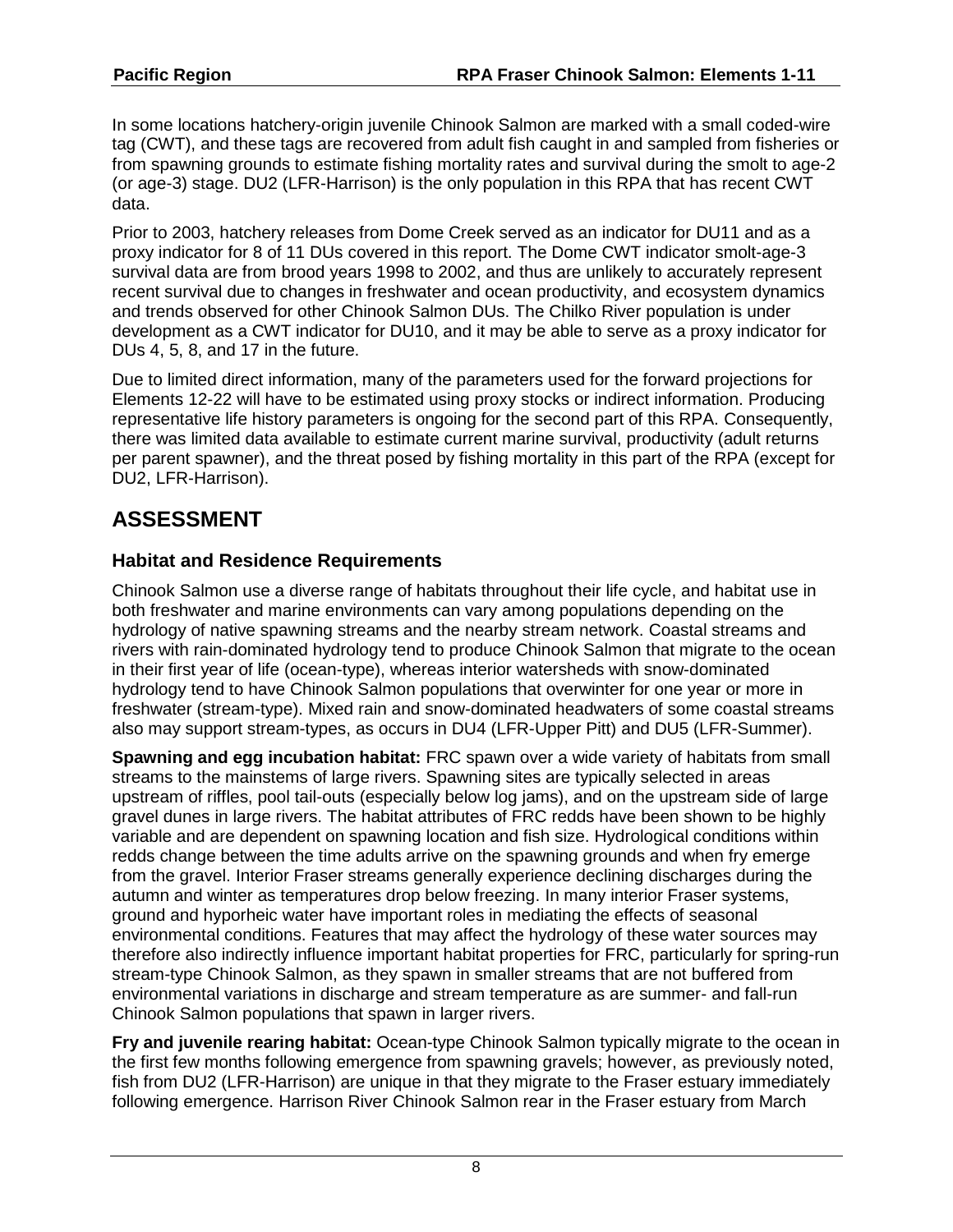until June, where the mid-intertidal (e.g. eelgrass meadows) and emergent vegetation (e.g. sedges, rushes, and riparian trees and shrubs) habitats are vital components providing detritus and habitat for Chinook Salmon prey. For stream-type FRC, freshwater rearing occurs throughout the Fraser watershed from headwater tributaries downstream to the lower Fraser River, and the distribution of fry and parr varies with and among populations. Three commonly observed strategies for stream-type juvenile FRC from the Interior Fraser and Thompson watersheds are:

- 1. juveniles rear in their natal stream from emergence until smolting;
- 2. juveniles rear in their natal stream from emergence to late summer and then migrate into a larger mainstem river such as the Thompson or Fraser Rivers where they overwinter and before smolting the following spring; or
- 3. juveniles immediately leave their natal stream after emergence and disperse downstream to mainstem, side channel, and small tributary habitats throughout the Fraser River and the estuary.

For the latter group, these tributaries include non-natal streams that are not used by Chinook Salmon for spawning, but provide transient rearing habitat for juvenile Chinook Salmon that are migrating downstream.

An additional critical component of fry and juvenile rearing is access to ephemeral habitats, which play an important role for both ocean and stream-type Chinook Salmon. Access to these habitats is tied to the timing and intensity of the freshet, and when accessible, these habitats provide juvenile Chinook Salmon important opportunities for access to resources (e.g. prey and protection from predators). Degradation of these habitats, or features and conditions that limit access to these habitats, may therefore indirectly influence important habitat properties for FRC.

**Outmigration and ocean rearing habitat:** Ocean-type FRC from the lower Fraser and South Thompson rivers encounter snowmelt-induced flooding in May, June, and July and may use seasonal flood cycles as a queue to begin downstream emigration. After one year in freshwater, juvenile stream-type Chinook Salmon from the interior and lower Fraser systems migrate downstream in the spring and early summer and enter the Strait of Georgia. Tagging studies indicate that it takes hatchery Chinook smolts from the Nicola watershed (not considered in this RPA) between 3.4 and 19.2 days (median) to travel from interior release sites to the mouth of the Fraser River. Similar data are not available for wild smolts, nor smolts from other interior DUs.

Chinook Salmon require productive nearshore marine habitats. Nearly all FRC spend the first few months in the Salish Sea and tend to remain within 200 to 400 km of the Fraser River for the first year at sea, irrespective of life history type. During this period, Chinook Salmon generally rear in sheltered, near-shore environments for varying periods depending on factors such as food availability, competition, predation, and environmental conditions. Ocean-type FRC rear in coastal waters for most of their life at sea and typically do not disperse more than 1,000 km from the Fraser River. Stream-type FRC tend to have the broadest marine distribution and are generally found more northerly and westerly than ocean-type variants, and catches have been reported as far north as the Bering Sea.

**Adult freshwater migratory habitat:** FRC migrate variable distances to reach natal spawning streams, and some DUs experience significantly different thermal and flow conditions depending on the location and timing of their adult return to freshwater. During the adult migrations FRC require water of sufficient velocity and depth to access spawning grounds, and hydrological conditions can limit or impede migration and affect survival.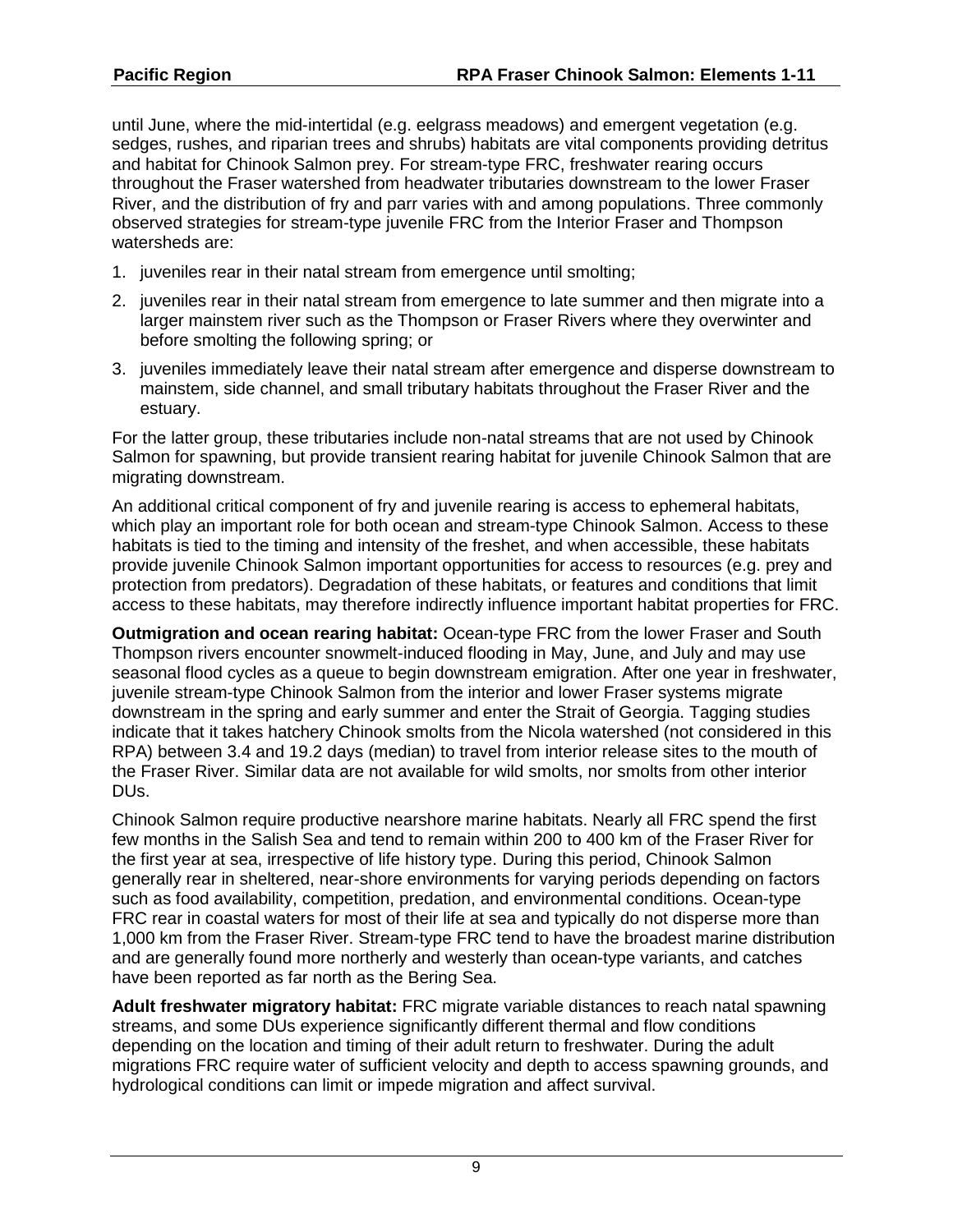**Freshwater habitat distribution:** FRC spawn throughout the Fraser River drainage, and are present in the Fraser River mainstem and all its major accessible tributaries (Figure 1). FRC distribution throughout the drainage is based on surveys of adult spawners and juveniles. For rearing juvenile FRC, distributional surveys are largely limited to inventories conducted to plan forestry activities or other industrial activities, and additional surveys based on a structured survey study design is considered to be a major knowledge gap.

**Marine distribution:** The marine distribution of FRC can differ between populations with different life history strategies; however, the full extent of their marine distribution is not well understood due to insufficient sampling to adequately characterize all their rearing locations in the North Pacific. In general, stream-type Chinook Salmon spend their first summer in the marine environment in the Salish Sea, before migrating off the coastal shelf or northward along the continental shelf to Alaska and other parts of the North Pacific to feed and mature prior to migrating back to freshwater. There is some evidence that the Lower Fraser stream type fish are far-north migrants and rear on the continental shelf, while interior stream-type FRC perform extensive offshore migrations as far north as the Bering Sea. DU2, the only ocean-type DU in the RPA, are considered to be coastal shelf residents and seldom disperse more than 1,000 km from the mouth of the Fraser.

**Spatial configuration constraints:** FRC as a whole have not been heavily affected by hydroelectric development due to an absence of dams on the mainstem of the Fraser and Thompson rivers; however, the Bridge-Seton hydroelectric complex in the middle Fraser River, and possibly the Kenney Dam in the Nechako watershed have impacted historical interior FRC distribution. The Seton dam has been a concern for Chinook Salmon passage from Seton River into Seton Lake on their way to their spawning grounds at Portage Creek, which connects Seton and Anderson Lakes.

Hells Gate in the Fraser River canyon and Little Hells Gate in the North Thompson River are obstructions that can be barriers to upstream migrating Chinook Salmon at certain flows, although fishways installed at Hells Gate alleviate most passage issues. The Big Bar rock slide encountered by adult FRC migration in 2019 has become a near complete migration barrier during the majority of the migration period for DU9 (MFR-Spring), DU10 (MFR-Summer), and DU11 (UFR-Spring) that spawn upstream of the slide. Observations of Chinook Salmon passage in 2019 over the Big Bar slide via radio telemetry and sonar suggest that passage is unlikely when river discharge exceeds 2100  $\text{m}^3\text{s}^{-1}$ . Discharge exceeded this value from June to the middle of August in 2019; however, it was a lower flow year compared to the average summer flow of  $~1$ 000 m<sup>3</sup>s<sup>-1</sup>. Thus the period of obstruction could be longer than was observed in 2019, unless the slide is remediated.

Flood control and agricultural development, particularly in the lower Fraser River, have led to a loss of off-channel and stream habitat. The loss of floodplain connectivity has likely reduced the freshwater carrying capacity for those DUs with life histories that rely on these areas for rearing. Large-scale development within the floodplain of the lower Fraser River for agricultural and residential development, as well as dike construction, has caused wetlands to be drained, riparian zones to be degraded, and the aquatic systems to be polluted.

**Concept of residence:** SARA defines "residence" as "a dwelling-place, such as a den, nest or other similar area or place, that is occupied or habitually occupied by one or more individuals during all or part of their life cycles, including breeding, rearing, staging, wintering, feeding or hibernating". Redds, the spawning nests constructed by Pacific salmon and other fish species, are considered residences under this definition in the event of listing as *Threatened, Endangered or Extirpated* under SARA.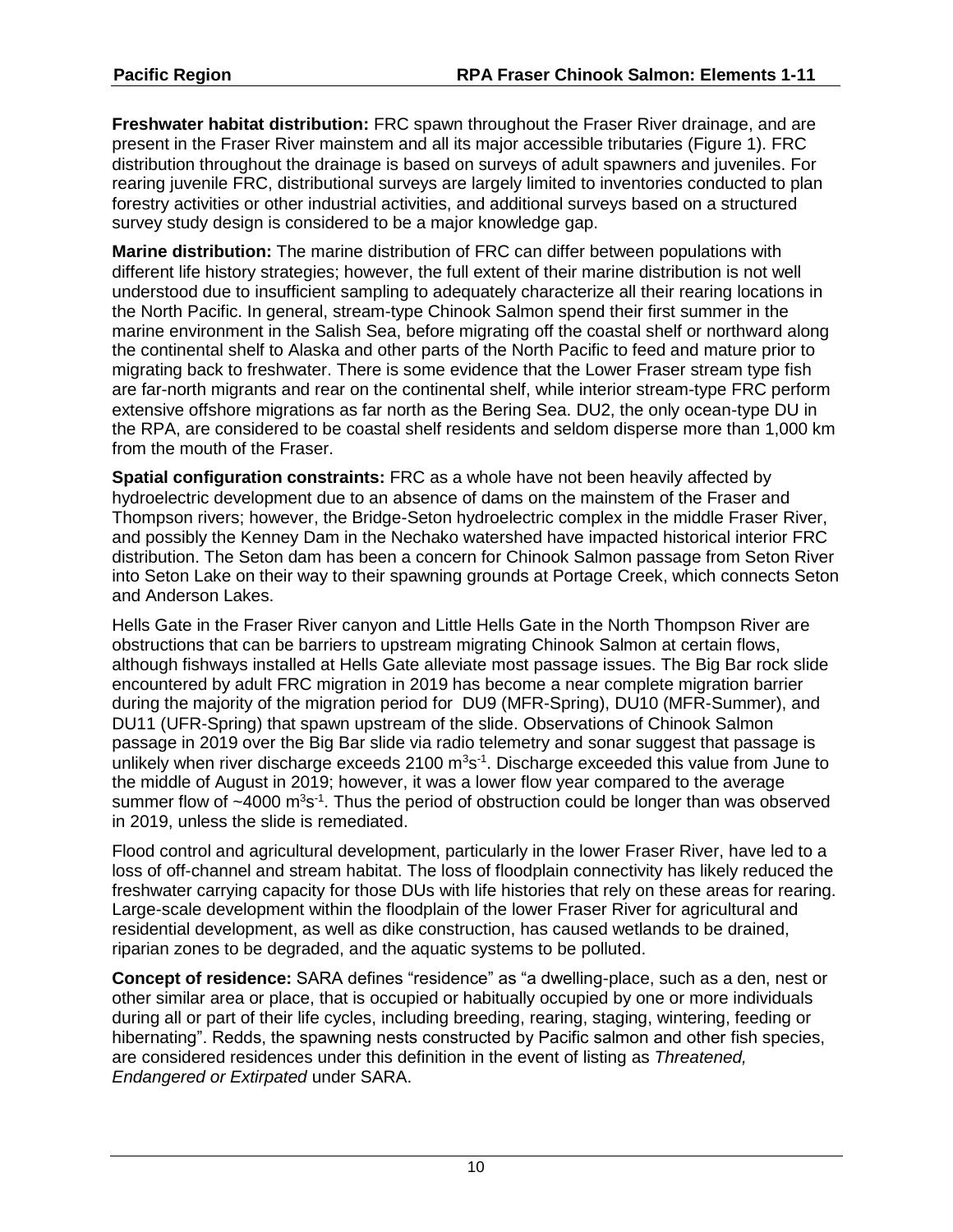### **Threats and Limiting Factors to Survival and Recovery**

This RPA follows the definition of threats found in the "Guidance on Assessing Threats, Ecological Risk and Ecological Impacts for Species at Risk" Science Advisory Report (DFO 2014b). This definition states: a threat is "any human activity or process that has caused, is causing, or may cause harm, death, or behavioural changes to a wildlife species at risk, or the destruction, degradation, and/or impairment of its habitat, to the extent that population-level effects occur". For the purpose of this report, FRC are considered to be the "wildlife species at risk".

The threat categories used for the assessment are based on the unified classification system used by COSEWIC when assessing status of wildlife species (COSEWIC 2012<sup>2</sup>). This threat classification system was used to define broad categories of threats, and the final threat assessment follows DFO (20[1](#page-3-0)4a<sup>1</sup>) guidance to the extent possible in the context of limited data and information on threats to FRC within Canadian waters. For FRC, a working group assessed threats using a COSEWIC threats calculator tool prior to the Regional Peer Review. The information and rankings from the initial COSEWIC-style assessment by the working group were then used to convert the assessment into the DFO (2014[a](#page-3-0) 1 ) standardized assessment method.

#### **Anthropogenic Threats**

Climate change, ecosystem modifications, pollution, and fishing were identified as the leading anthropogenic threats to all FRC DUs.

#### *Climate Change*

Climate change is expected to negatively impact all FRC DUs through shifting habitat conditions in both marine and freshwater environments. In addition, the occurrence of extreme weather events such as droughts, heat waves, storms and floods are also projected to increase in frequency with the changing climate, all of which have significant negative implications for FRC.

North Pacific Ocean surface temperatures have been steadily increasing and are projected to continue increasing, threatening FRC through shifts in zooplankton distribution, ocean productivity and nutrient availability, metabolic requirements, and intensification of predation by other species. Compounding the threat from changing ocean conditions is the increasing frequency of marine heatwaves such as "The Blob" between 2013-2016 which caused unprecedented shifts in marine ecosystems along the Pacific coast of North America, and the more recent "Northeast Pacific Marine Heatwave of 2019" which has the potential to be as strong as the former event. Climate change-induced impacts within freshwater include changes in snowpack accumulation, groundwater availability and discharge regimes that affect the quantity, quality, availability, and temperature of freshwater rearing habitat for FRC. The earlier onset of spring freshet and reduced flows in late summer could create challenges for rearing juveniles and may result in conditions less suitable for successful spawning in the early fall. This is particularly true for stream-type Chinook Salmon, which make up 10 of the 11 DUs discussed in this RPA.

#### *Ecosystems Modifications*

 $\overline{a}$ 

Ecosystems modifications that alter catchment surfaces or increase impervious surfaces can have significant effects on stream temperatures and flow regimes. These activities include water extraction, forestry, wildfires, and development from agricultural, industrial, and residential

<sup>2</sup> COSEWIC. 2012. Guidance for completing the Threats Classification and Assessment Calculator and Determining the number of 'Locations'. Committee on the Status of Endangered Wildlife in Canada. April 2012. Version 1.1, Ottawa, Ontario. iii + 10 pp.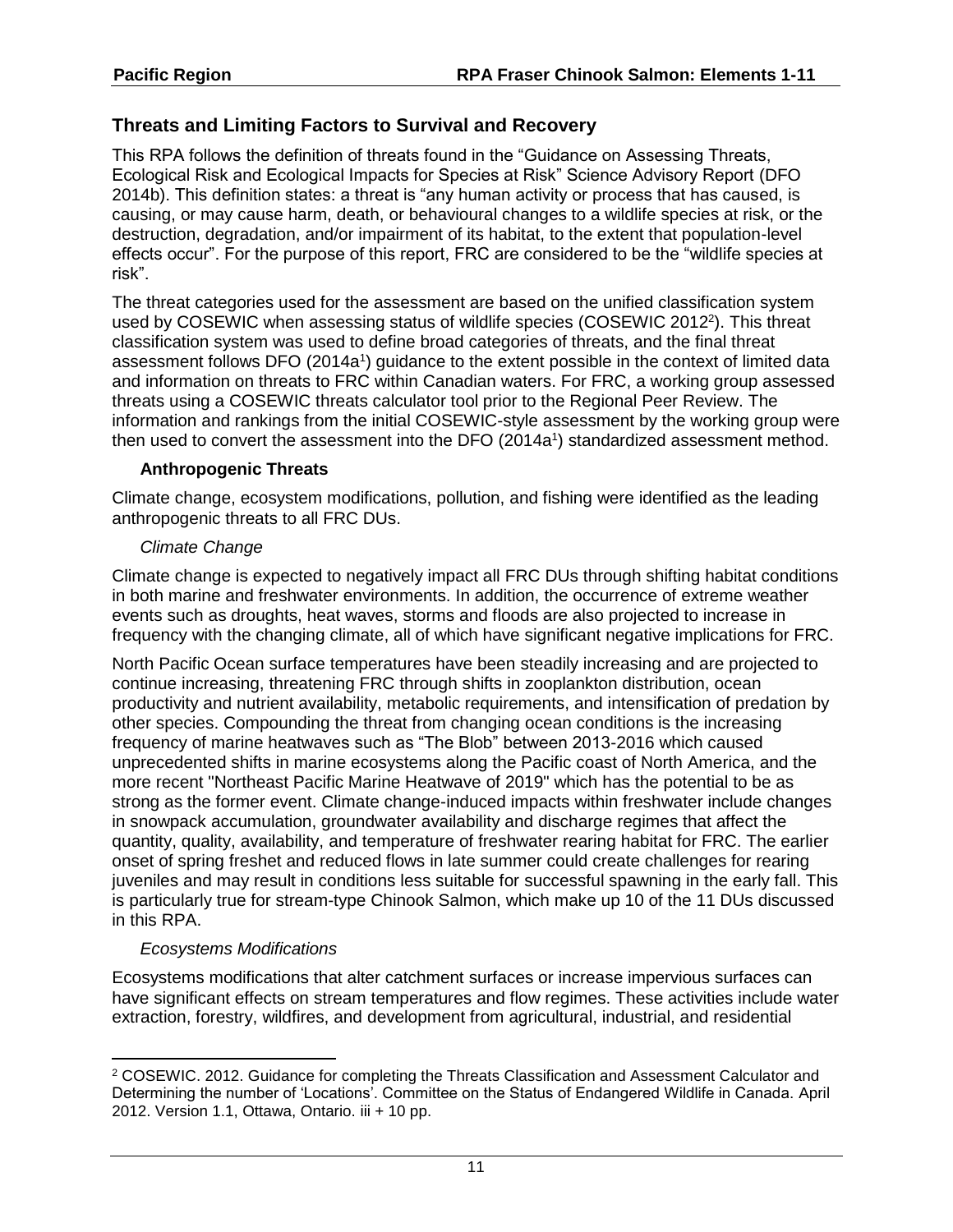sectors. Impacts of wildfires are similar to forestry as they alter flow and temperature regimes, however, subsequent salvage logging operations can further destabilize watersheds. Changes to flow regimes may lead to timing mismatches with the availability of seasonally inundated habitats that are critical to FRC growth and survival.

Linear development includes straightening and channelization of streams, often modifying natural landscapes with riprap, dikes, culverts, bridges, and floodgates, which are associated with the protection of agricultural, industrial, and urban development. These modifications can render habitat less suitable for juvenile Chinook Salmon. Additionally, there is often an associated reduction in the overall amount of habitat after channelization due to a reduction in stream length and isolation from rearing habitats (e.g. side channels, off-channel habitat, ponds, and wetlands).

#### *Pollution*

Pollution within the Fraser River drainage was considered to be a significant threat risk to all FRC. Many contaminant sources exist within both the freshwater and marine habitat of FRC. Pacific salmon are, in general, particularly susceptible to the effects of environmental contamination as extensive migrations, physiological transformations, and rapid growth rates lead to high rates of exposure and accumulation of contaminants. This exposure can lead to impairment of salmonid olfactory function, migratory behaviour, and immune system function, which may reduce individual survival, but can also reduce reproductive success and productivity of a population. There are, however, challenges in understanding the effects of individual contaminants on FRC as many are persistent in the environment, may travel long distances, and have a tendency to accumulate in sediments and food chains from multiple sources. All pollution threat categories were anticipated to pose up to a medium risk to all FRC DUs with the exception of garbage and solid waste, as our current understanding of how FRC will be impacted is limited. It is anticipated that the threat from garbage and solid waste, which includes micro-plastics and lost or abandoned fishing gear, has some impact on FRC and that the overall impacts are negative. Participants of the threats workshop identified that the combined threat from all pollution categories may constitute a more significant threat to FRC than reported here, but there is currently insufficient information, specifically from the Fraser River estuary, to substantiate this. Chinook Salmon rearing in estuarine and marine habitats of Puget Sound have been shown to be impacted by pollution; these are waters where Chinook Salmon from DU2 are known to inhabit.

### *Fishing & Harvesting Aquatic Resources*

Fisheries operating in both Canada and the United States intercept FRC Salmon along their migration corridor. In Canada, these fisheries include: First Nations food, social, and ceremonial fisheries; recreational fisheries; commercial fisheries (including First Nations economic opportunity); and test fisheries. The impact of these fisheries on FRC is not well known for most DUs, especially where Chinook Salmon are not retained as catch. This is due to the lack of indicator programs for nearly all DUs. The exception is DU2 (LFR-Harrison), which has the only high quality time series of escapement and harvest rate data. At the MU level there are some estimates of Fraser River harvest rates, yet these estimates have considerable uncertainty. There was a lack of consensus during the CSAS meeting surrounding the threat risk posed to FRC by fishing. As such, the threat from fishing was ranked low to high for all FRC DUs, acknowledging that it might not be in the high range for DU2, and may not be in the low range for the remaining DUs.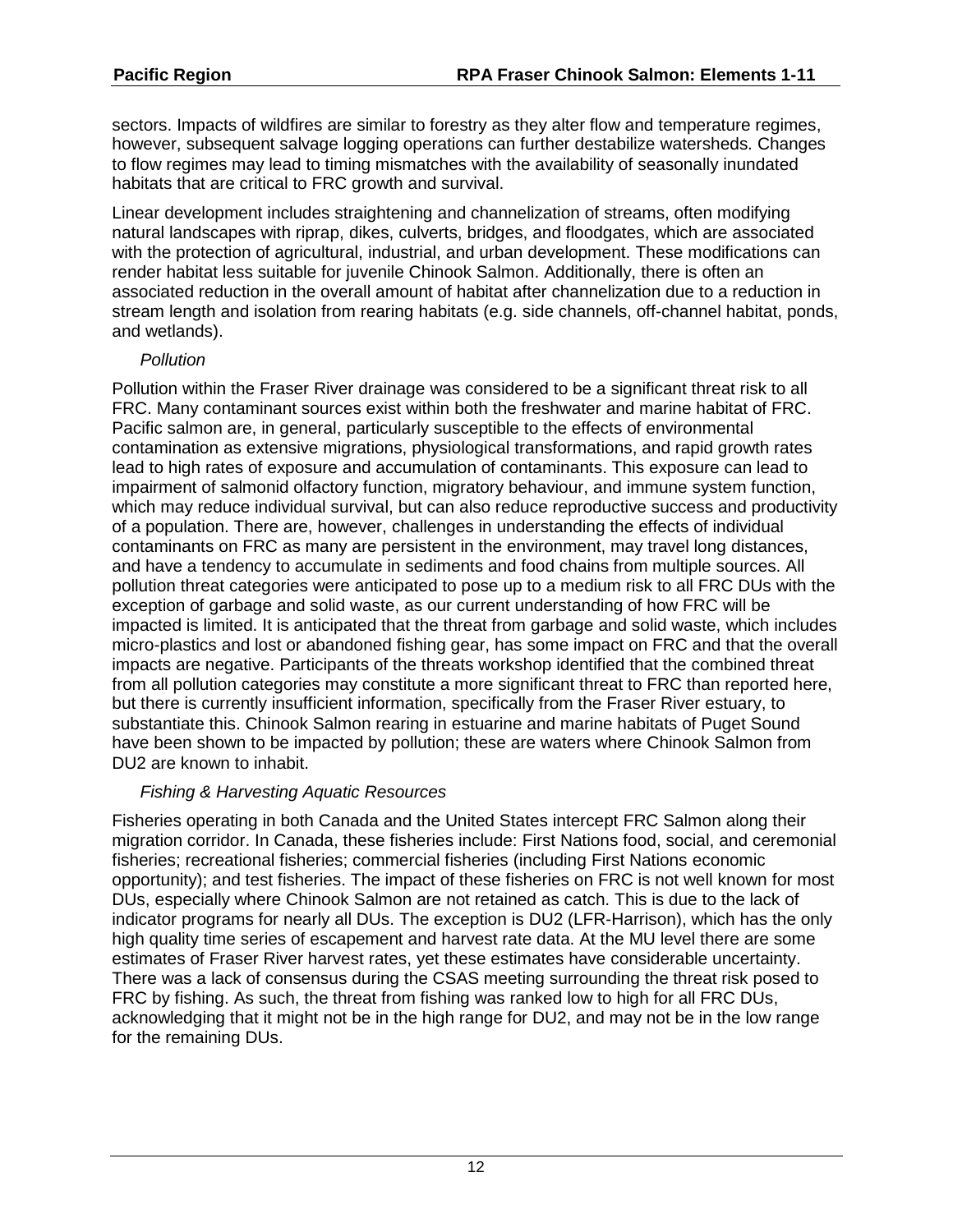## **DU-Specific Impacts**

Additional DU-specific threats were identified, the most noteworthy of which were aquaculture, water extraction and landslides.

## *Aquaculture*

Aquaculture occurs in the Fraser River Basin and nearshore rearing habitats, and it is anticipated that all FRC will encounter aquaculture in the form of hatchery fish or open net pens at some point in their life cycle. The threat risk from direct interactions of FRC with open net pen footprints is expected to be negligible for all DUs; however, intraspecific competition for finite and limited ecological resources between hatchery-origin and wild salmon in the Fraser River and nearby coastal waters is anticipated to constitute a threat for FRC. This is particularly true for DU2 (LFR-Harrison), as there is potential for direct competition with lower Fraser River fall Chinook Salmon hatchery releases from the Chilliwack and other lower Fraser River hatcheries. The announcement of an increase in hatchery production by 1,000,000 fall Chinook Salmon smolts at the Chilliwack hatchery, paired with the future increase of hatchery production in Puget Sound by 30 million smolts could increase the risk of competition. The remaining DUs considered in this RPA are stream-type life history variants, for which there is considerably less hatchery supplementation as ocean-type variants make up most releases in the Fraser River drainage. These DUs were considered to be at a low level of risk from hatchery competition.

### *Water Extraction*

Water extraction for irrigation and livestock can impact FRC through reduced flows in streams, limiting the wetted area of streams, and potentially increasing water temperatures. Groundwater extraction is of particular concern to stream-type Chinook Salmon as these populations are highly dependent on hyporheic and groundwater inputs for much of their freshwater residence. Hyporheic and groundwater upwelling protects redds from anchor-ice formation, maintains suitable temperatures for late-summer rearing habitats, moderates temperatures and water levels for returning adults, and creates thermal refugia. Despite the critical dependence of stream-resident salmonids on hyporheic and groundwater, in the past, groundwater extraction has not been actively managed. Surface water resources are also fully subscribed in many rivers, particularly in the arid southern interior. Water extraction is of particular concern for DU14 (STh-Bessette), which spawn in a drought-sensitive system in an area of extensive water extraction. Agricultural water use creates low summer flows and high stream temperatures to the point where fish kills have been recorded. The town of Lumby is a large contributor to groundwater extraction for the surrounding area, and water demands are expected to increase in the future. Due to the deficit of water caused by anthropogenic activities this threat was deemed to have a high to extreme level of impact on this population. Watersheds of DU9 (MFR-Spring) have also experienced significant water extraction and impacts from groundwater extraction are likely to be higher in this DU than the others because of its reliance on streams fed by groundwater and runoff.

## *Landslides*

Landslides can block migration of both adult and juvenile fish, destroy habitat, and alter habitat conditions by introducing unnaturally high concentrations of sediment. Landslides can occur naturally or from human-driven cumulative impacts, and are expected to increase in frequency in North America due to extended freeze-thaw periods resulting from a changing climate. The Big Bar rock slide encountered by adult Chinook Salmon migrating upstream in 2019 has become a significant barrier for a large portion of the migration period for populations that spawn upstream of the slide. Based on data from telemetry and sonar in 2019, adult Chinook Salmon are unlikely to be able to migrate past the slide at river discharge levels that are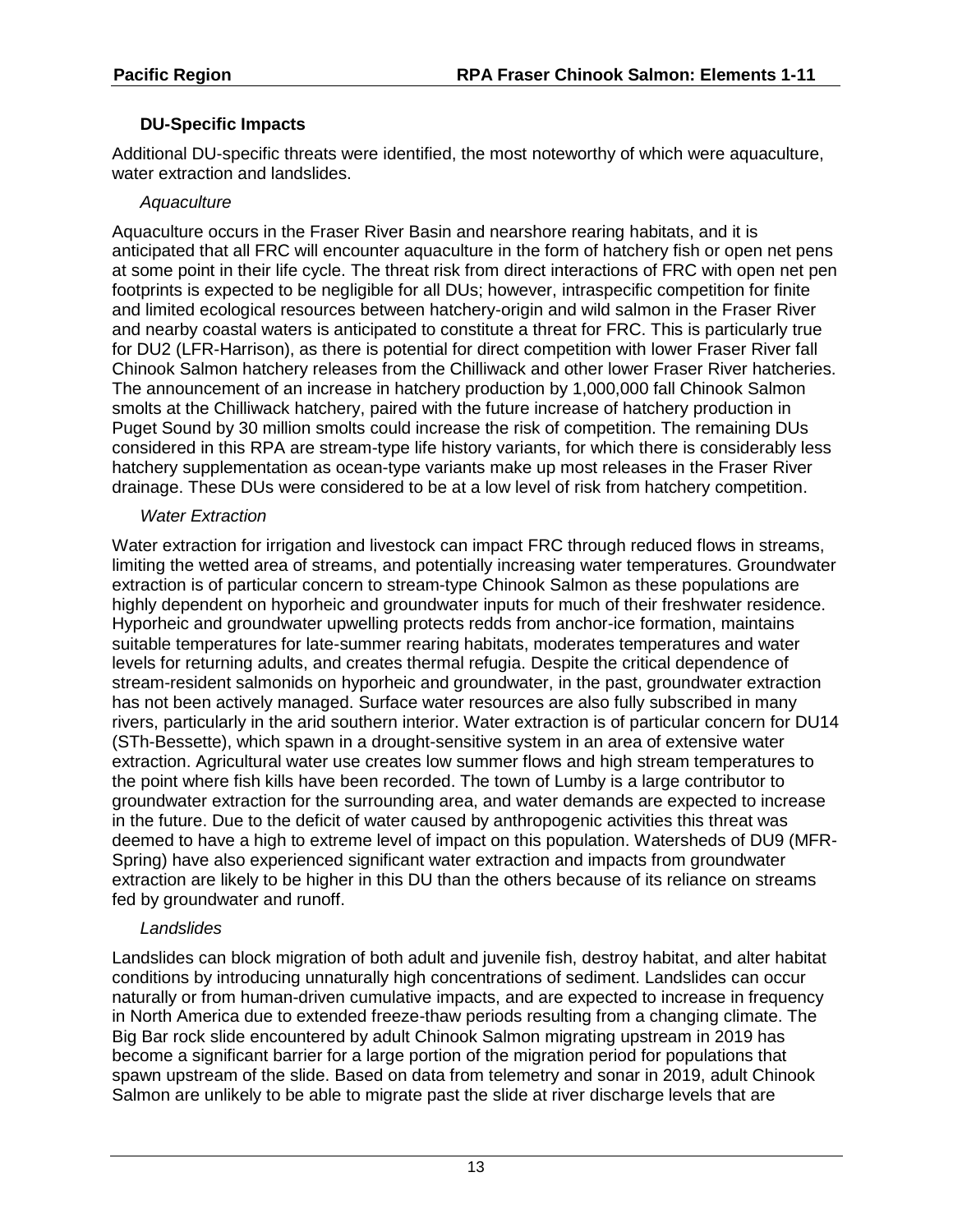common from May to September. The effect of the slide on outmigrating juveniles is currently unknown. FRC DUs affected by the Big Bar slide are DUs 9 (MFR-Spring), 10 (MFR-Summer), and 11 (UFR-Spring), all of which are considered to be at an extreme level of threat risk. DU8 (MFR-Portage) was considered to be at a high level of risk because there are ongoing sediment issues in Portage Creek from the November 2016 landslide at Whitecap Creek (which included the deposition of sediment in spawning habitat); there are no alternate spawning grounds for this DU. Currently, returns in DU8 are so low that there are insufficient spawners to effectively dislodge fine sediments from the gravels, a natural process that can improve the quality of salmon spawning habitats when they are extensively used.

#### **Natural Limiting Factors**

Natural limiting factors are defined as "non-anthropogenic factors that, within a range of natural variation, limit the abundance and distribution of a wildlife species or a population" (DFO 2014). Natural limiting factors or processes may be exacerbated by anthropogenic activities and can then become a threat. By default, a natural limiting factor would be scored as having a "Low" Threat Risk in the calculator unless there are other factors that are exacerbating natural levels of variation or impacts to a population. As almost all of the natural limiting factors are affected by anthropogenic-induced climate change or landscape-level human activities. Natural limiting factors are intertwined with existing threats and impacts. Natural limiting factors to FRC include: the biological and physiological limits of Chinook Salmon; predation of Chinook Salmon at all life stages; and inter/intra-specific competition in both marine and freshwater environments.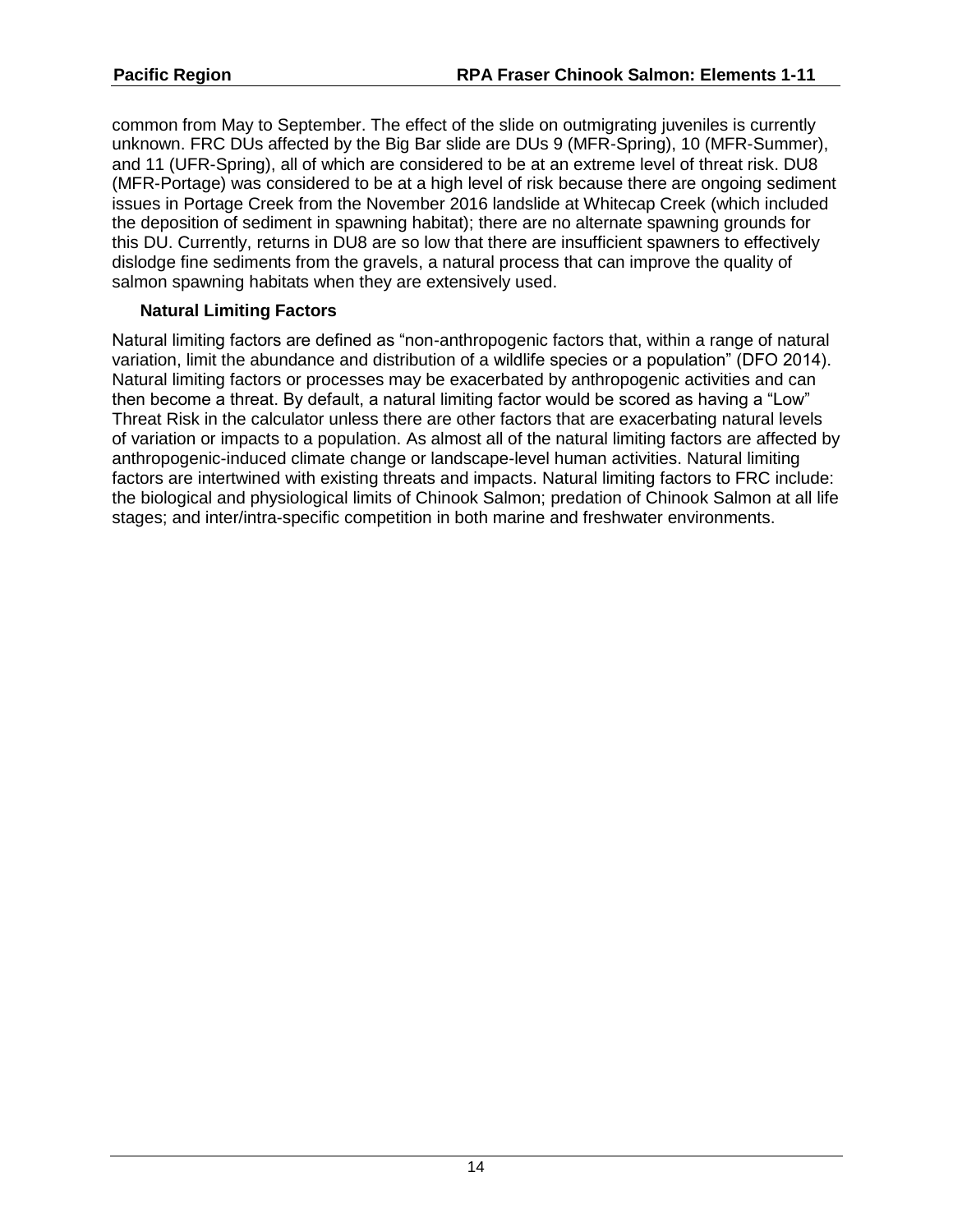*Table 3. Overall threat ranking for FRC DUs assessed.* 

| <b>COSEWIC Major Threat</b><br>Category                                          | DU <sub>2</sub>                | DU <sub>4</sub>         | DU <sub>5</sub>         | DU7                     | DU <sub>8</sub>        | DU <sub>9</sub>        | <b>DU10</b>       | <b>DU11</b>            | <b>DU14</b>            | <b>DU16</b>            | <b>DU17</b>             |
|----------------------------------------------------------------------------------|--------------------------------|-------------------------|-------------------------|-------------------------|------------------------|------------------------|-------------------|------------------------|------------------------|------------------------|-------------------------|
| Residential and commercial<br>development                                        | Low                            | Low                     | Low                     | Negligible              | <b>Negligible</b>      | <b>Negligible</b>      | <b>Negligible</b> | <b>Negligible</b>      | <b>Negligible</b>      | Negligible             | <b>Negligible</b>       |
| Agriculture & aquaculture<br>(Hatchery competition)                              | High-<br><b>Medium</b>         | Low                     | Low                     | Low                     | Low                    | Low                    | Low               | Low                    | Medium-<br>Low         | Low                    | Low                     |
| Energy production & mining                                                       | Medium-<br>Low                 | N/A                     | Low                     | Low                     | Low                    | <b>Medium</b>          | Low               | Low                    | Low                    | Low                    | Low                     |
| Transportation & service corridors                                               | <b>Unknown</b>                 | Unknown                 | Unknown                 | Unknown                 | Unknown                | <b>Negligible</b>      | <b>Negligible</b> | Negligible             | <b>Unknown</b>         | Low                    | Low                     |
| Biological resource use<br>(Fishing)                                             | <b>High-Low</b>                | <b>High-Low</b>         | <b>High-Low</b>         | <b>High-Low</b>         | <b>High-Low</b>        | <b>High-Low</b>        | <b>High-Low</b>   | <b>High-Low</b>        | <b>High-Low</b>        | <b>High-Low</b>        | <b>High-Low</b>         |
| Human intrusions & disturbance                                                   | <b>Negligible</b>              | Medium-Low              | <b>Negligible</b>       | Negligible              | <b>Negligible</b>      | Low                    | <b>Negligible</b> | Low                    | Low                    | Low                    | Low                     |
| Natural systems modifications<br>(Water management, ecosystems<br>modifications) | Medium-<br>Low                 | Medium-Low              | Medium-<br>Low          | Medium-<br>Low          | <b>Medium</b>          | High-<br><b>Medium</b> | Medium-<br>Low    | Medium-<br>Low         | Extreme -<br>High      | Medium-<br>Low         | Medium-<br>Low          |
| Invasive & other problematic<br>species & genes                                  | Medium-<br>Low                 | Medium-Low              | Medium-<br>Low          | Low                     | Low                    | Low                    | Low               | Low                    | Medium-<br>Low         | Low                    | Low                     |
| Pollution<br>(From all sources and threats)                                      | Medium                         | Medium-Low              | Medium-<br>Low          | Medium-<br>Low          | Medium-<br>Low         | <b>Medium</b>          | Medium-<br>Low    | Medium-<br>Low         | <b>Medium</b>          | <b>Medium</b>          | Medium                  |
| Geological events<br>(Landslides)                                                | <b>Unknown</b>                 | Unknown                 | Unknown                 | Unknown                 | <b>High</b>            | <b>Extreme</b>         | <b>Extreme</b>    | Extreme                | <b>Unknown</b>         | Medium-<br>Low         | Medium-<br>Low          |
| Climate change & severe weather<br>(Shifting habitats)                           | <b>High-Low</b>                | High-<br>Medium         | High-<br>Medium         | High-<br><b>Medium</b>  | High-<br><b>Medium</b> | High-<br><b>Medium</b> | High-<br>Medium   | High-<br><b>Medium</b> | High-<br><b>Medium</b> | High-<br><b>Medium</b> | High-<br><b>Medium</b>  |
| <b>OVERALL THREAT RANKING</b>                                                    | <b>Extreme-</b><br><b>High</b> | Extreme-<br><b>High</b> | Extreme-<br><b>High</b> | Extreme-<br><b>High</b> | <b>Extreme</b>         | <b>Extreme</b>         | <b>Extreme</b>    | <b>Extreme</b>         | <b>Extreme</b>         | Extreme-<br>High       | Extreme-<br><b>High</b> |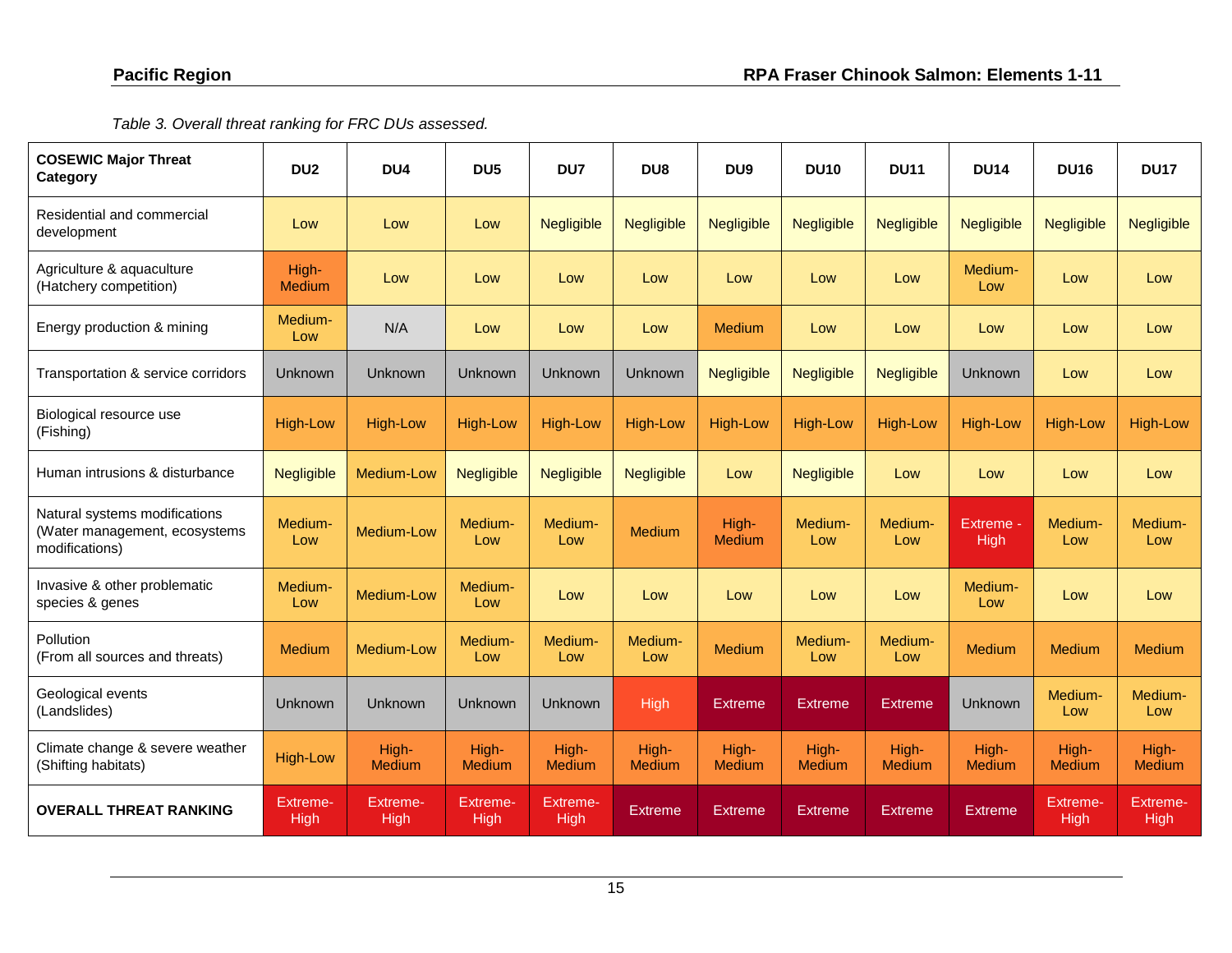## **Sources of Uncertainty**

- There are significant knowledge gaps surrounding the freshwater and marine habitat distribution of FRC, particularly for DUs within the Spring and Summer 5<sup>2</sup> MUs, which make up the majority of DUs assessed in this RPA. FRC freshwater distribution spans a large geographical area within the Fraser Basin and much of this habitat has not been thoroughly studied. Furthermore, the marine distribution of FRC is poorly known due to a lack of indicator programs for these DUs, and as a result, some of the distribution information reported in this RPA is inferred from limited data
- Although we have a basic understanding of the freshwater and marine biology of FRC, for most DUs we lack specific information such as egg-to-fry survival, detailed freshwater habitat use, productivity, stock-recruit data, and freshwater and marine survival information.
- There is no current smolt to age-3 survival data or harvest rate information for 10 of 11 DUs due to a lack of appropriate assessment information. For DUs 4 (LFR-Upper Pitt) and 5 (LFR-Summer), there is only moderate to high quality relative abundance data from one tributary in each DU, which may not represent changes at the DU level. For DUs 4, 5, 7 (MFR-Nahatlatch), 8 (MFR-Portage) and 14 (Sth-Bessette), there have been no recent CWT releases and subsequent marine recoveries, thus all distributional information for those DUs is inferred.
- The impacts of fisheries (both targeted and non-targeted at Chinook) is currently limited or unknown for the majority of DUs. DU2 is the only population with a long-standing time series of CWT data; therefore, much of the information surrounding fisheries is inferred for the remaining DUs using the assessment of DU2 as a point of reference.
- There are significant gaps in our knowledge of current invasive species distributions, and their potential effects on FRC in both marine and freshwater environments. One species of particular concern is the European Green Crab, which is currently present in several locations within the Salish Sea, and is anticipated to continue to expand its range in BC.
- There are a multitude of sources for pollution in the Fraser River drainage, yet there is currently limited available information surrounding the effects of these contaminants on FRC, and how they affect FRC survival in both marine and freshwater environments.
- It is currently unknown what effects future large-scale increases in hatchery production will have on FRC, and whether these increases will lead to increased competition for finite and limited ecological resources between hatchery-origin and wild salmon from the Fraser River.

## **Research Recommendations**

Part 2 of this RPA will provide recovery targets and forward projections, discuss threat mitigation, and assess allowable harm for the 11 FRC DUs discussed in this report. This information, paired with the information presented in Part 1 of the RPA, will be used as the basis for recommending future research to aid in the survival and recovery of FRC.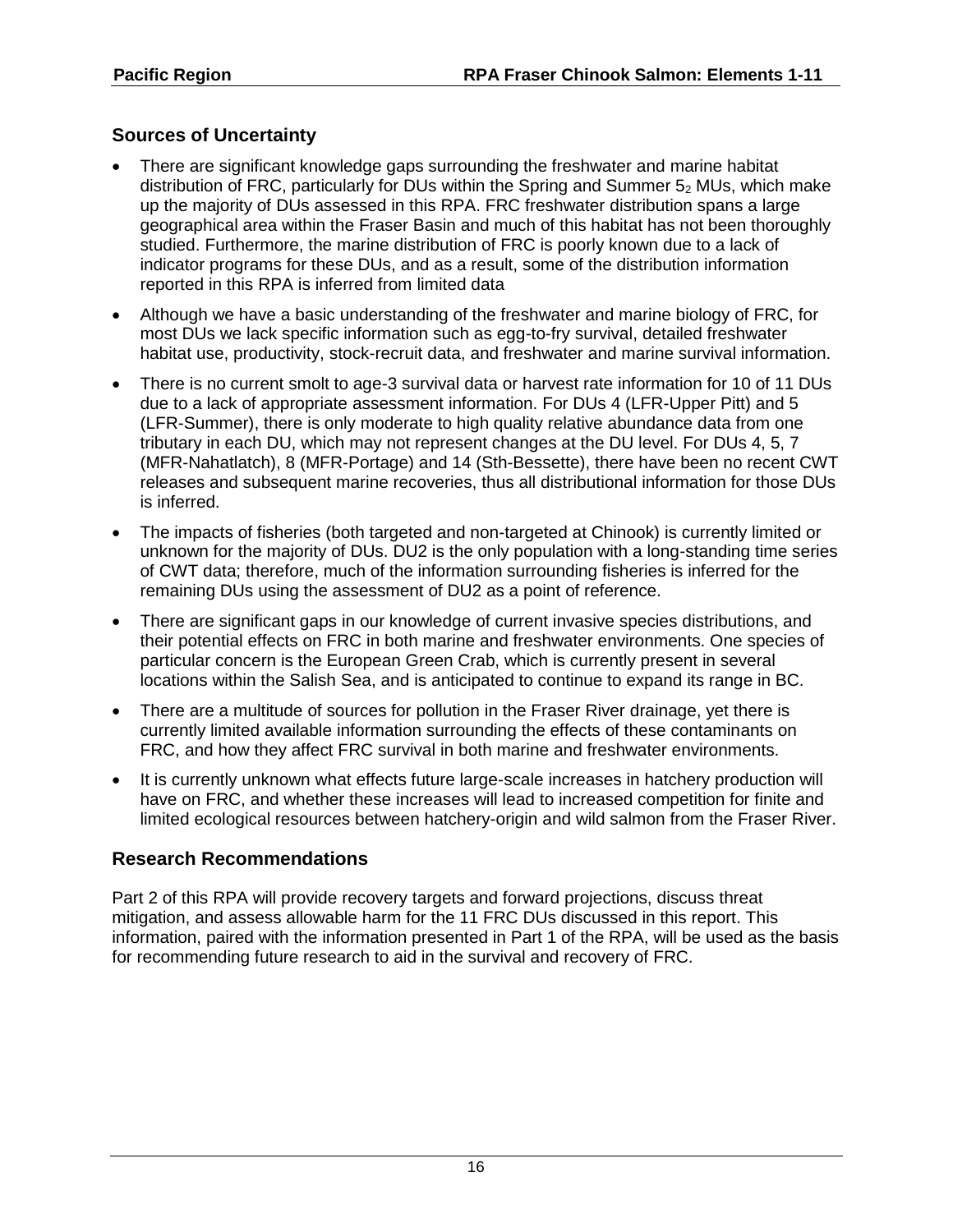# **LIST OF MEETING PARTICIPANTS**

| <b>Last Name</b>  | <b>First Name Affiliation</b> |                                                                     |
|-------------------|-------------------------------|---------------------------------------------------------------------|
| Arbeider          | Michael                       | <b>DFO Stock Assessment</b>                                         |
| <b>Bailey</b>     | Richard                       | <b>DFO Stock Assessment</b>                                         |
| Benner            | Keri                          | DFO Fish and Fish Habitat Protection Program                        |
| Bonney            | Giselle                       | DFO SARA Program                                                    |
| <b>Bradford</b>   | Mike                          | <b>DFO Science</b>                                                  |
| Braun             | Doug                          | <b>DFO Science</b>                                                  |
| Brown             | Gayle                         | <b>DFO Science</b>                                                  |
| Bylenga           | John                          | <b>DFO Stock Assessment</b>                                         |
| Candy             | John                          | DFO Centre for Science Advice Pacific                               |
| Caron             | Chantelle                     | <b>DFO SARA Program</b>                                             |
| Churchland        | Carolyn                       | <b>DFO Salmonid Enhancement Program</b>                             |
| Crowley           | Sabrina                       | Nuu-chah-nulth Tribal Council                                       |
| Curtis            | Shamus                        | Upper Fraser Fisheries Conservation Alliance                        |
| Davidson          | Katie                         | <b>DFO Stock Assessment</b>                                         |
| Decker            | Scott                         | <b>DFO Stock Assessment</b>                                         |
| Desy              | Travis                        | <b>DFO Stock Assessment</b>                                         |
| <b>Dionne</b>     | Kaitlyn                       | <b>Fraser and Interior Area Stock Assessment</b>                    |
| Doutaz            | Dan                           | <b>DFO Stock Assessment</b>                                         |
| Frederickson      | Nicole                        | <b>Island Marine Aquatic Working Group (IMAWG)</b>                  |
| Grant             | Paul                          | <b>DFO Science</b>                                                  |
| Grout             | Jeff                          | RM, RHQ                                                             |
| Huang             | Ann-Marie                     | Management Strategy Evaluations, Science                            |
| Jenewein          | <b>Brittany</b>               | <b>DFO Resource Management</b>                                      |
| Labelle           | Marc                          | Okanagan Nation Alliance                                            |
| Laliberte         | <b>Bernette</b>               | <b>Cowichan Tribes</b>                                              |
| Lofthouse         | Doug                          | DFO Salmonid Enhancement Program                                    |
| MacConnachie Sean |                               | <b>DFO Science</b>                                                  |
| MacKay            | David                         | Area F Salmon Troll                                                 |
| Magnan            | Al                            | DFO Centre for Science Advice Pacific                               |
| Mahoney           | Jason                         | <b>DFO Salmonid Enhancement Program</b>                             |
| Maynard           | Jeremy                        | Sport Fishing Advisory Board                                        |
| <b>McDuffee</b>   | Misty                         | <b>Raincoast Conservation Foundation/Marine Conservation Caucus</b> |
| <b>McGreer</b>    | Madeleine                     | Central Coast Indigenous Resource Alliance                          |
| Milligan          | Laurie                        | Sport Fishing Advisory Board                                        |
| Mozin             | Paul                          | Scw'exmx Tribal Council (Nicola)                                    |
| Parken            | Chuck                         | <b>DFO Stock Assessment</b>                                         |
| Paulson           | _awrence                      | <b>Area F Salmon Troll</b>                                          |
| Potyrala          | Mark                          | DFO Fish and Fish Habitat Protection Program                        |
| Rickards          | Karen                         | <b>RM Fraser and Interior Area</b>                                  |
| Ritchie           | Lynda                         | DFO Stock Assessment                                                |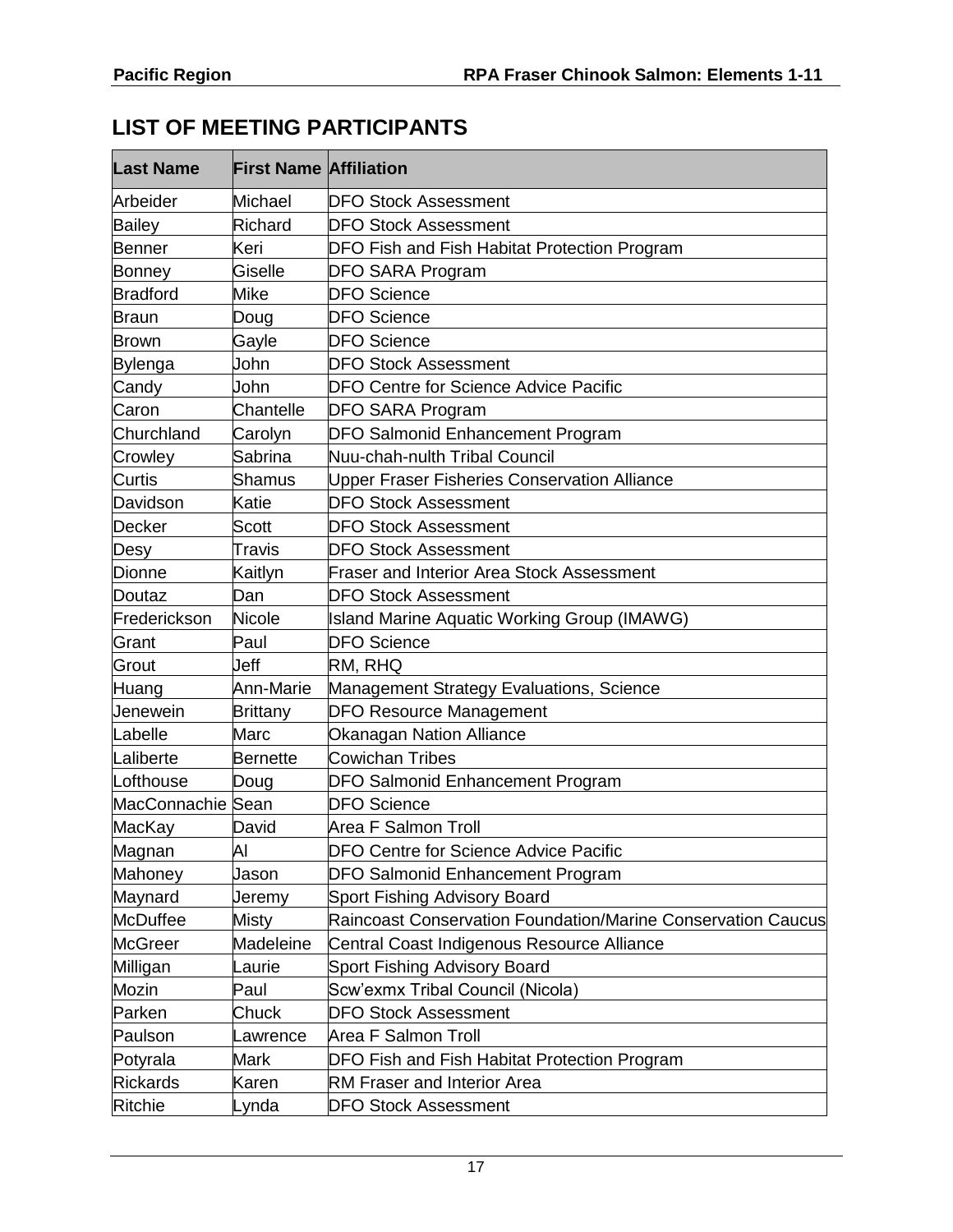| <b>Last Name</b> | <b>First Name Affiliation</b> |                                                    |
|------------------|-------------------------------|----------------------------------------------------|
| Rosenberger      | Andy                          | <b>Marine Conservation Caucus</b>                  |
| Rublee           | Bill                          | Contractor, Triton Environmental                   |
| Ryan             | Teresa                        | University of British Columbia                     |
| Scroggie         | Jamie                         | <b>DFO Resource Management</b>                     |
| <b>Staley</b>    | Mike                          | <b>Fraser Salmon Management Council</b>            |
| Thomson          | Madeline                      | <b>DFO SARA Program</b>                            |
| <b>Thorpe</b>    | Suzanne                       | DFO Fish and Fish Habitat Protection Program       |
| Trouton          | Nicole                        | <b>DFO Stock Assessment</b>                        |
| Vivian           | Tanya                         | <b>DFO Stock Assessment</b>                        |
| Walsh            | Michelle                      | Secwepmec Fisheries Commission                     |
| Weir             | auren.                        | <b>DFO Stock Assessment</b>                        |
| Welch            | Paul                          | <b>DFO Salmonid Enhancement Program</b>            |
| Whitehouse       | Timber                        | <b>DFO Stock Assessment</b>                        |
| Whitney          | Charlotte                     | <b>Pacific Salmon Foundation</b>                   |
| Young            | Jeffery                       | David Suzuki Foundation/Marine Conservation Caucus |

# **SOURCES OF INFORMATION**

This Science Advisory Report is from the December 10-12, 2019 regional peer review on the Recovery Potential Assessment – Fraser River Chinook Salmon (*Oncorhynchus tshawytscha*) – Eleven Designatable Units (Elements 1 to 11). Additional publications from this meeting will be posted on the [Fisheries and Oceans Canada \(DFO\) Science Advisory Schedule](http://www.isdm-gdsi.gc.ca/csas-sccs/applications/events-evenements/index-eng.asp) as they become available.

- COSEWIC 2019. [COSEWIC assessment and status report on the Chinook Salmon](https://www.canada.ca/en/environment-climate-change/services/species-risk-public-registry/cosewic-assessments-status-reports/chinook-salmon-2018.html)  *Oncorhynchus tshawytscha*[, Designatable Units in Southern British Columbia \(Part One –](https://www.canada.ca/en/environment-climate-change/services/species-risk-public-registry/cosewic-assessments-status-reports/chinook-salmon-2018.html) [Designatable Units with no or low levels of artificial releases in the last 12 years\), in Canada.](https://www.canada.ca/en/environment-climate-change/services/species-risk-public-registry/cosewic-assessments-status-reports/chinook-salmon-2018.html) Committee on the Status of Endangered Wildlife in Canada. Ottawa. xxxi + 283 pp.
- DFO. 2014b. Guidance on Assessing Threats, Ecological Risk and Ecological Impacts for [Species at Risk.](http://www.dfo-mpo.gc.ca/csas-sccs/Publications/SAR-AS/2014/2014_013-eng.html) DFO Can. Sci. Advis. Sec. Sci. Advis. Rep 2014/013. (*Erratum*: June 2016).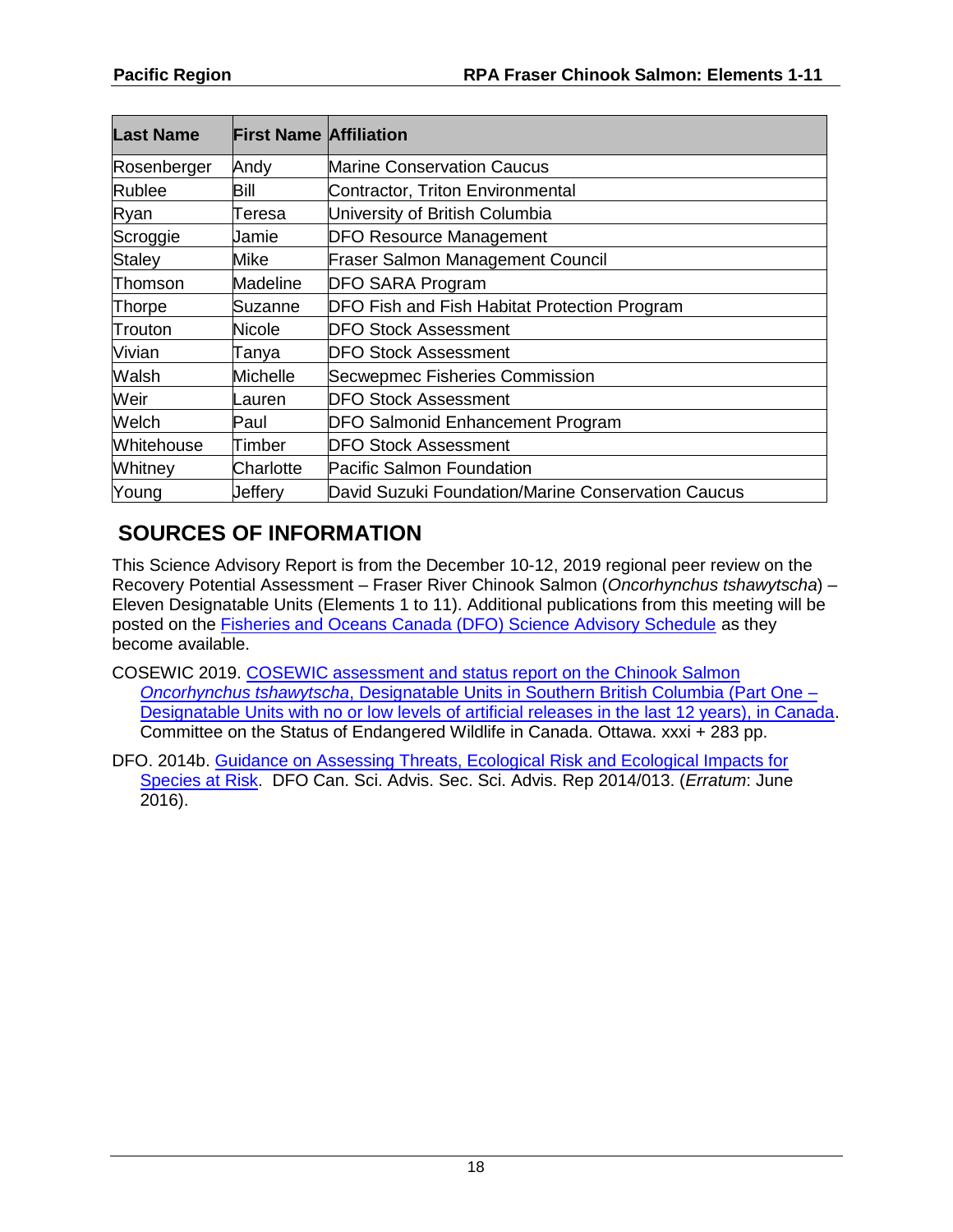# **APPENDIX**

*Table 4. The overall threat rating from the COSEWIC threats calculator workshop and summary comments. The workshop was conducted prior to the regional peer review of this RPA.*

| <b>DU</b>                                       | <b>Overall Threat Risk</b> | <b>Comments from Threats Workshop</b>                                                                                                                                                                                                                                                                                                                                                                                                                                                                                                                                                                                                                                                                                                          |
|-------------------------------------------------|----------------------------|------------------------------------------------------------------------------------------------------------------------------------------------------------------------------------------------------------------------------------------------------------------------------------------------------------------------------------------------------------------------------------------------------------------------------------------------------------------------------------------------------------------------------------------------------------------------------------------------------------------------------------------------------------------------------------------------------------------------------------------------|
|                                                 |                            | 71-100% population level decline expected over the next<br>three generations                                                                                                                                                                                                                                                                                                                                                                                                                                                                                                                                                                                                                                                                   |
| DU8 - Middle<br><b>Fraser Stream Fall</b>       | <b>Extreme</b>             | DU8 was assigned an overall impact rating of Extreme. In<br>addition to the impacts from the Seton hydroelectric dam,<br>there has been a recent landslide that has significantly<br>impacted the ability of the population to successfully spawn.<br>There is only one spawning site in this DU, so ongoing<br>impacts to the spawning habitat will have profound effects.<br>Additionally, the early fall return of this DU overlaps with the<br>return of more abundant Chinook stocks and other salmon<br>species for which there are directed fisheries, leading to<br>slightly higher concern for the impact of bycatch on this DU<br>compared to the others.                                                                            |
|                                                 |                            | Highest Ranked Threats: Landslides (H), Climate Change<br>(H-M), Dams and Water Management (M), Fishing (M-L),<br>Other Ecosystem Modifications (M-L), Pollution (M-L)                                                                                                                                                                                                                                                                                                                                                                                                                                                                                                                                                                         |
|                                                 |                            | 71-100% population level decline expected over the next<br>three generations                                                                                                                                                                                                                                                                                                                                                                                                                                                                                                                                                                                                                                                                   |
| DU9 - Middle<br><b>Fraser Stream</b><br>Spring  | <b>Extreme</b>             | DU9 was assigned an overall impact rating of Extreme. It<br>was determined at the Threats Workshop that this stock-<br>aggregate was in serious trouble and that if passage issues<br>at the Big Bar Slide are not resolved, the DU would be<br>unlikely to persist. The passage observed past Big Bar in<br>the summer of 2019 will not maintain these populations over<br>multiple generations. In addition, there are other serious<br>threats from natural systems modification due to changes in<br>catchment surfaces from forestry and fires, as well as the<br>additional impact from climate change. Due to the high level<br>of disturbance in the watersheds of this DU, it is particularly<br>sensitive to climate change impacts. |
|                                                 |                            | Highest Ranked Threats: Landslides (H), Climate Change<br>(H-M), Other Ecosystem Modifications (H-M), Pollution (M),<br>Dams and Water Management (M-L), Fishing (M-L)                                                                                                                                                                                                                                                                                                                                                                                                                                                                                                                                                                         |
| DU10 - Middle<br><b>Fraser Stream</b><br>Summer |                            | 71-100% population level decline expected over the next<br>three generations                                                                                                                                                                                                                                                                                                                                                                                                                                                                                                                                                                                                                                                                   |
|                                                 | <b>Extreme</b>             | DU10 was assigned an overall impact rating of Extreme. It<br>was determined at the Threats Workshop that this stock-<br>aggregate was in serious trouble and that if passage issues<br>at the Big Bar Slide are not resolved, the DU would be<br>unlikely to persist. The passage observed past Big Bar in<br>the summer of 2019 will not maintain these populations over<br>multiple generations. The anticipated impacts from climate<br>change along with those of the slide resulted in the Extreme<br>rating. It is in a slightly less dire situation than DU9 because                                                                                                                                                                    |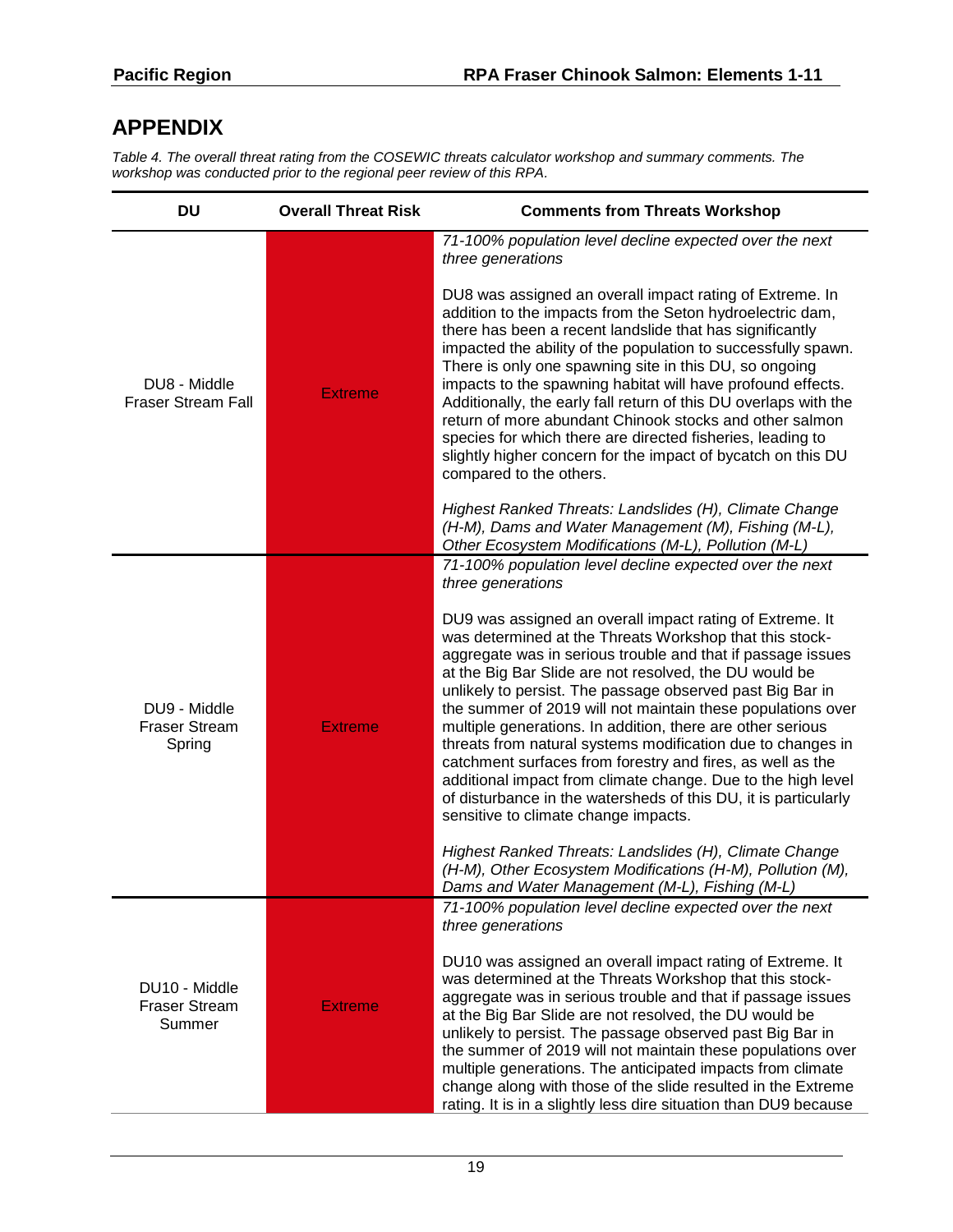| <b>DU</b>                                        | <b>Overall Threat Risk</b> | <b>Comments from Threats Workshop</b>                                                                                                                                                                                                                                                                                                                                                                                                                                                                                                                                                                                                                                                                                                                                                                                             |
|--------------------------------------------------|----------------------------|-----------------------------------------------------------------------------------------------------------------------------------------------------------------------------------------------------------------------------------------------------------------------------------------------------------------------------------------------------------------------------------------------------------------------------------------------------------------------------------------------------------------------------------------------------------------------------------------------------------------------------------------------------------------------------------------------------------------------------------------------------------------------------------------------------------------------------------|
|                                                  |                            | of the large lakes that provide some buffering from the<br>impacts of modification to catchment surfaces.                                                                                                                                                                                                                                                                                                                                                                                                                                                                                                                                                                                                                                                                                                                         |
|                                                  |                            | Highest Ranked Threats: Landslides (H), Climate Change<br>(H-M), Other Ecosystem Modifications (M-L), Fishing (M-L),<br>Pollution (M-L)                                                                                                                                                                                                                                                                                                                                                                                                                                                                                                                                                                                                                                                                                           |
|                                                  |                            | 71-100% population level decline expected over the next<br>three generations                                                                                                                                                                                                                                                                                                                                                                                                                                                                                                                                                                                                                                                                                                                                                      |
| DU11 - Upper<br><b>Fraser Stream</b><br>Spring   | <b>Extreme</b>             | DU11 was assigned an overall impact rating of Extreme. It<br>was determined at the Threats Workshop that this stock-<br>aggregate was in serious trouble and that if passage issues<br>at the Big Bar Slide are not resolved, the DU would be<br>unlikely to persist. The passage observed past Big Bar in<br>the summer of 2019 will not maintain these populations over<br>multiple generations. This DU is in a less dire situation than<br>DUs 9 and 10 because of the cooler, wetter climate and<br>comparatively less disturbance in the watersheds overall.<br>Without the Big Bar slide this DU would likely have a threat<br>rating of High. However, this DU is at higher risk from<br>continued logging than DUs 9 and 10, and is potentially at<br>higher risk for additional modifications to catchment<br>surfaces. |
|                                                  |                            | Highest Ranked Threats: Landslides (H), Climate Change<br>(H-M), Other Ecosystem Modifications (M-L), Fishing (M-L),<br>Pollution (M-L)                                                                                                                                                                                                                                                                                                                                                                                                                                                                                                                                                                                                                                                                                           |
|                                                  |                            | 71-100% population level decline expected over the next<br>three generations                                                                                                                                                                                                                                                                                                                                                                                                                                                                                                                                                                                                                                                                                                                                                      |
| DU14 - South<br><b>Thompson Stream</b><br>Spring | <b>Extreme</b>             | DU14 was assigned an overall threat rating of Extreme. It<br>was determined at the Threats Workshop that this was a<br>reasonable outcome and that the extirpation of this DU<br>within the next three generations was plausible. This rating<br>is based on water use, changes to catchment surfaces,<br>climate change, agricultural impacts and pollution. This DU<br>inhabits a system that is historically temperature and<br>drought sensitive, and the occurrence of climate change and<br>water extraction have severely impacted this DU. These<br>threats are very unlikely to diminish or be successfully<br>mitigated in the near future.                                                                                                                                                                             |
|                                                  |                            | Highest Ranked Threats: Dams and Water Management (E-<br>H), Ecosystem Modifications (E-H), Climate Change (H-M),<br>Other Pollution (M), Agriculture (M-L), Fishing (M-L),<br>Invasives (M-L)                                                                                                                                                                                                                                                                                                                                                                                                                                                                                                                                                                                                                                    |
|                                                  |                            | 31-100% population level decline expected over the next<br>three generations                                                                                                                                                                                                                                                                                                                                                                                                                                                                                                                                                                                                                                                                                                                                                      |
| DU2 - Lower Fraser<br>Ocean Fall                 | <b>High - Extreme</b>      | DU2 was assigned an overall impact rating of High to<br>Extreme. It was determined at the Threats Workshop that<br>predicting a 100% reduction in population size might not be<br>reasonable, but that the possibility of having a loss of                                                                                                                                                                                                                                                                                                                                                                                                                                                                                                                                                                                        |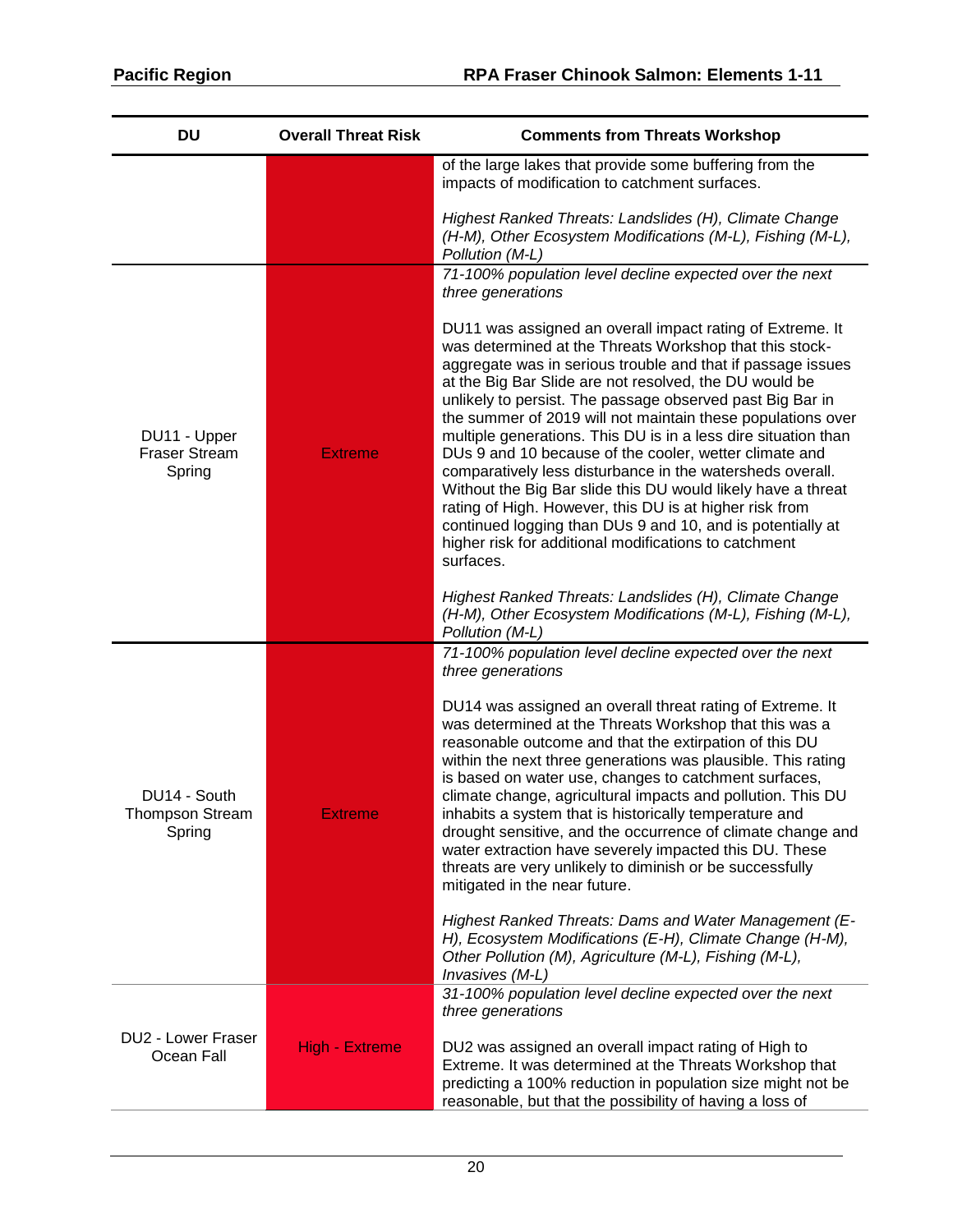| <b>DU</b>                                  | <b>Overall Threat Risk</b> | <b>Comments from Threats Workshop</b>                                                                                                                                                                                                                                                                                                                                                                                                                                                                                                                                                                                                                                                                                                                                                                                                                                                                                                                                                                                                                                |
|--------------------------------------------|----------------------------|----------------------------------------------------------------------------------------------------------------------------------------------------------------------------------------------------------------------------------------------------------------------------------------------------------------------------------------------------------------------------------------------------------------------------------------------------------------------------------------------------------------------------------------------------------------------------------------------------------------------------------------------------------------------------------------------------------------------------------------------------------------------------------------------------------------------------------------------------------------------------------------------------------------------------------------------------------------------------------------------------------------------------------------------------------------------|
|                                            |                            | greater than 70% was certainly reasonable. This rating was<br>based on competition with other hatchery fish, climate<br>change, existing harvest rates and trends in marine survival.<br>This DU is particularly sensitive to the loss of wetlands in the<br>estuary, predation by seals and pollution compared to other<br>Fraser DUs. It is also likely that this DU has been over-<br>harvested in some of the last 25 years.<br>Highest Ranked Threats: Aquaculture (H-M), Climate                                                                                                                                                                                                                                                                                                                                                                                                                                                                                                                                                                               |
|                                            |                            | Change (H-L), Pollution (M), Fishing (M-L), Other<br>Ecosystem Modifications (M-L), Invasives (M-L), Gravel<br>Extraction (M-L)                                                                                                                                                                                                                                                                                                                                                                                                                                                                                                                                                                                                                                                                                                                                                                                                                                                                                                                                      |
|                                            |                            | 31-100% population level decline predicted over the next<br>three generations                                                                                                                                                                                                                                                                                                                                                                                                                                                                                                                                                                                                                                                                                                                                                                                                                                                                                                                                                                                        |
| DU4 - Lower Fraser<br><b>Stream Summer</b> | <b>High - Extreme</b>      | DU4 was assigned an overall impact rating of High to<br>Extreme. It was determined at the Threats Workshop that<br>predicting a 100% reduction might not be reasonable, but<br>that the possibility of having a loss of over 70% was<br>certainly reasonable. This rating was based on climate<br>change impacts, logging, the amount of recreational use in<br>the area and on flood events. It is important to note that<br>escapement data are only available for one tributary to the<br>Upper Pitt River and there are likely Chinook Salmon<br>spawning in the mainstem and other tributaries to the Pitt<br>River, but we do not know what is occurring in those areas.<br>The trend that we are observing in Blue Creek may or may<br>not be representative of other parts of the DU.<br>Highest Ranked Threats: Climate Change (H-M), Other<br>Ecosystem Modifications (M-L), Recreational Activities (M-                                                                                                                                                   |
|                                            |                            | L), Fishing (M-L), Invasives (M-L), Pollution (M-L)<br>31-100% population level decline expected over the next                                                                                                                                                                                                                                                                                                                                                                                                                                                                                                                                                                                                                                                                                                                                                                                                                                                                                                                                                       |
| DU5 - Lower Fraser<br><b>Stream Summer</b> | <b>High - Extreme</b>      | three generations<br>DU5 was assigned an overall impact rating of High to<br>Extreme. This DU may be buffered a little because some of<br>the rearing habitat is located in areas that are not highly<br>developed. There is a lot of uncertainty associated with this<br>DU, because Big Silver Creek is the only system for which<br>escapement data exist. There are other spawning<br>populations, including one in the Lillooet River; however, we<br>have no information of the status of those other demes. It is<br>highly probable that historic spawning habitats in the Lillooet<br>River have been dredged and also impacted by sediment<br>inputs from the Meager Creek landslide. Climate change<br>was a principal factor influencing the rating. Since there are<br>such low escapements currently being observed, the Threat<br>Workshop participants agreed it was reasonable to predict<br>the possibility of extinction within the next three generations,<br>assuming that the trends in Big Silver Creek represent the<br>remainder of the DU. |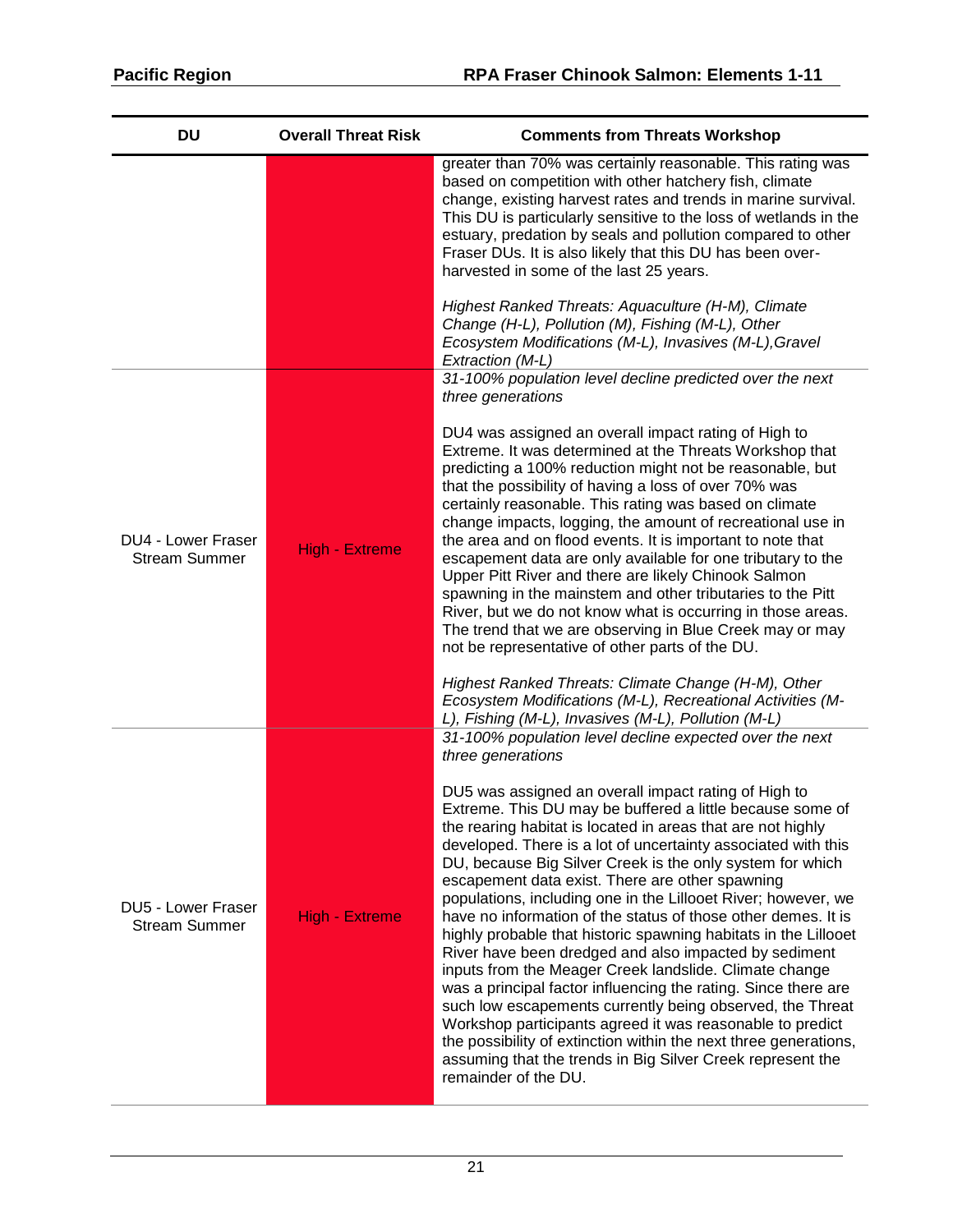| <b>DU</b>                                        | <b>Overall Threat Risk</b> | <b>Comments from Threats Workshop</b>                                                                                                                                                                                                                                                                                                                                                                                                                                                                                                                                                                                                                                                                                                                                                          |
|--------------------------------------------------|----------------------------|------------------------------------------------------------------------------------------------------------------------------------------------------------------------------------------------------------------------------------------------------------------------------------------------------------------------------------------------------------------------------------------------------------------------------------------------------------------------------------------------------------------------------------------------------------------------------------------------------------------------------------------------------------------------------------------------------------------------------------------------------------------------------------------------|
|                                                  |                            | Highest Ranked Threats: Climate Change (H-M), Other<br>Ecosystem Modifications (M-L), Fishing (M-L), Invasives (M-<br>L), Pollution (M-L)                                                                                                                                                                                                                                                                                                                                                                                                                                                                                                                                                                                                                                                      |
|                                                  |                            | 31-100% population level decline expected over the next<br>three generations                                                                                                                                                                                                                                                                                                                                                                                                                                                                                                                                                                                                                                                                                                                   |
| DU7 - Middle<br><b>Fraser Stream</b><br>Spring   | <b>High - Extreme</b>      | DU7 was assigned an overall impact rating of High to<br>Extreme. It was agreed at the Threats Workshop that 100%<br>reduction over the next three generations might not be<br>reasonable, but that the possibility of having a loss of over<br>70% was certainly reasonable and has potentially already<br>occurred. This is a single site DU, and fish from this DU do<br>not have alternate habitat available if the current habitat<br>become degraded. Recently, there have been years where<br>less than 10 spawners have been counted in the system.<br>Snow pack failures or early melts could become more<br>common, and would significantly impact this DU. The overall<br>rating was predominantly based on ecosystem<br>modifications, climate change, harvest rates and pollution. |
|                                                  |                            | Highest Ranked Threats: Climate Change (H-M), Other<br>Ecosystem Modifications (M-L), Fishing (M-L), Pollution (M-<br>L)                                                                                                                                                                                                                                                                                                                                                                                                                                                                                                                                                                                                                                                                       |
| DU16 - North<br><b>Thompson Stream</b><br>Spring | <b>High - Extreme</b>      | 31-100% population level decline expected over the next<br>three generations<br>DU16 was assigned a threat impact of High to Extreme.<br>There was some discussion about ranking this DU as High,<br>instead of High to Extreme, but given the uncertainty of<br>possible oil spill events in the future along with the threat of<br>climate change, modifications to catchment surfaces, and<br>fisheries harvest the workshop participants determined that<br>this was an appropriate ranking.<br>Highest Ranked Threats: Climate Change (H-M), Pollution                                                                                                                                                                                                                                    |
|                                                  |                            | (M), Other Ecosystem Modifications (M-L), Fishing (M-L),<br>Landslides (M-L)<br>31-100% population level decline expected over the next                                                                                                                                                                                                                                                                                                                                                                                                                                                                                                                                                                                                                                                        |
| DU17 - North<br><b>Thompson Stream</b><br>Summer | <b>High - Extreme</b>      | three generations<br>DU17 was assigned a threat impact of High to Extreme.<br>There was some discussion about ranking this DU as High,<br>instead of High to Extreme, but given the uncertainty of<br>possible spill events in the future along with the threat of<br>climate change, modifications to catchment surfaces, and<br>fisheries harvest the workshop participants determined that<br>this was an appropriate ranking.<br>Highest Ranked Threats: Climate Change (H-M), Pollution                                                                                                                                                                                                                                                                                                   |
|                                                  |                            | (M), Other Ecosystem Modifications (M-L), Fishing (M-L),<br>Landslides (M-L)                                                                                                                                                                                                                                                                                                                                                                                                                                                                                                                                                                                                                                                                                                                   |